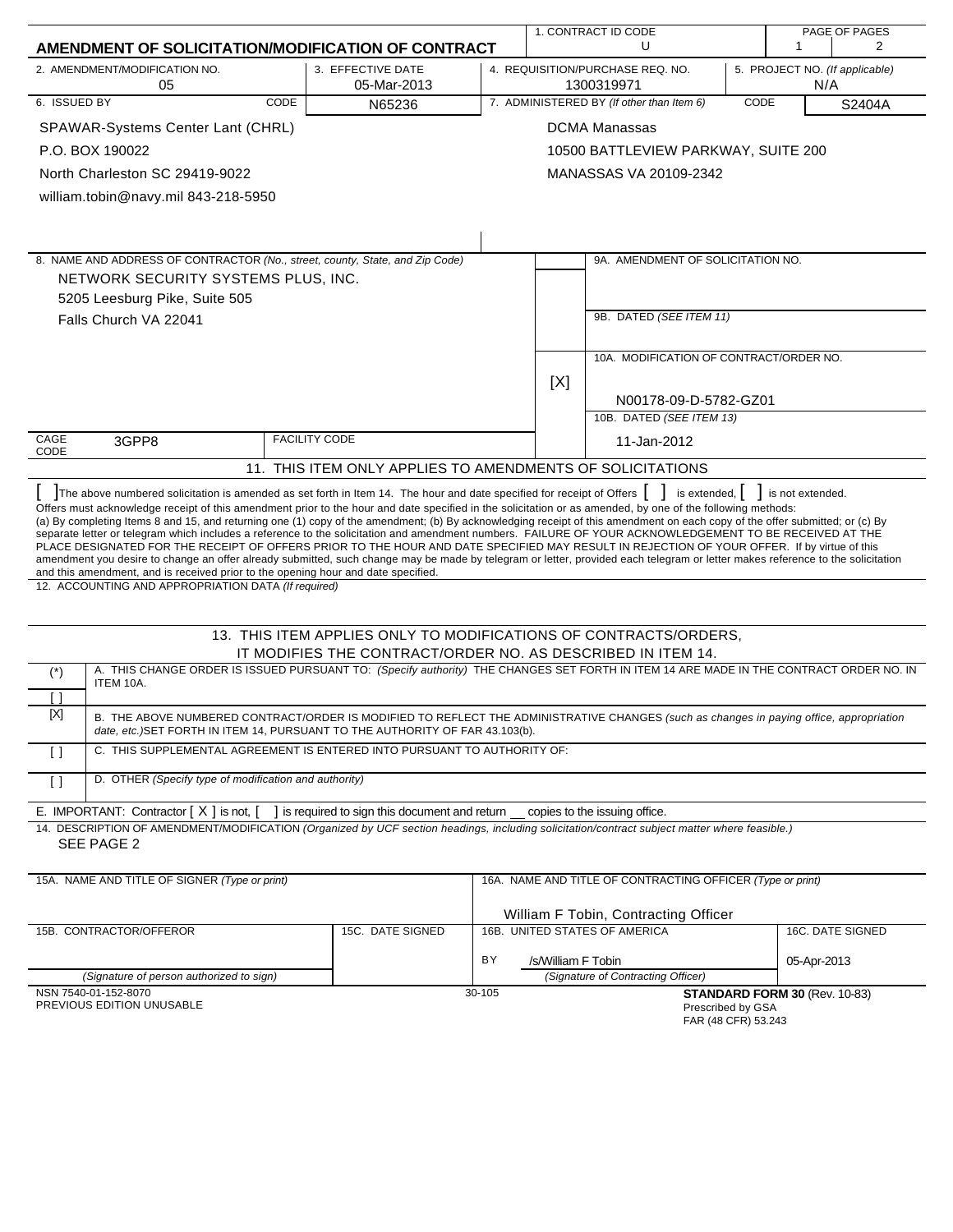| I CONTRACT NO.                      | <b>ORDER</b><br>NO.<br>IVERY<br>IDEL. | AMENDMENT/MODIFICATION NO. | <b>IPAGE</b> | <b>FINAL</b> |
|-------------------------------------|---------------------------------------|----------------------------|--------------|--------------|
| N00178-0<br>5700<br>-09-D-:<br>∠ه ' | GZ01                                  | $\mathbf{v}$ .             | 2 of 2       |              |

## **GENERAL INFORMATION**

The purpose of this modification is to INCORPORATE DD254 AND CHANGE THE COR... Accordingly, said Task Order is modified as follows: A conformed copy of this Task Order is attached to this modification for informational purposes only.

The Line of Accounting information is hereby changed as follows:

400202:

From: AD 970130.1313D 2013 0101010400807793-1884 257.31 PRM 3347 044226 To: AF 970130.1313D 2013 0101010400807793-1884 257.31 PRM 33474 044226

The total amount of funds obligated to the task is hereby increased from \$2,647,844.34 by \$0.00 to \$2,647,844.34.

The total value of the order is hereby increased from \$16,139,453.00 by \$0.00 to \$16,139,453.00.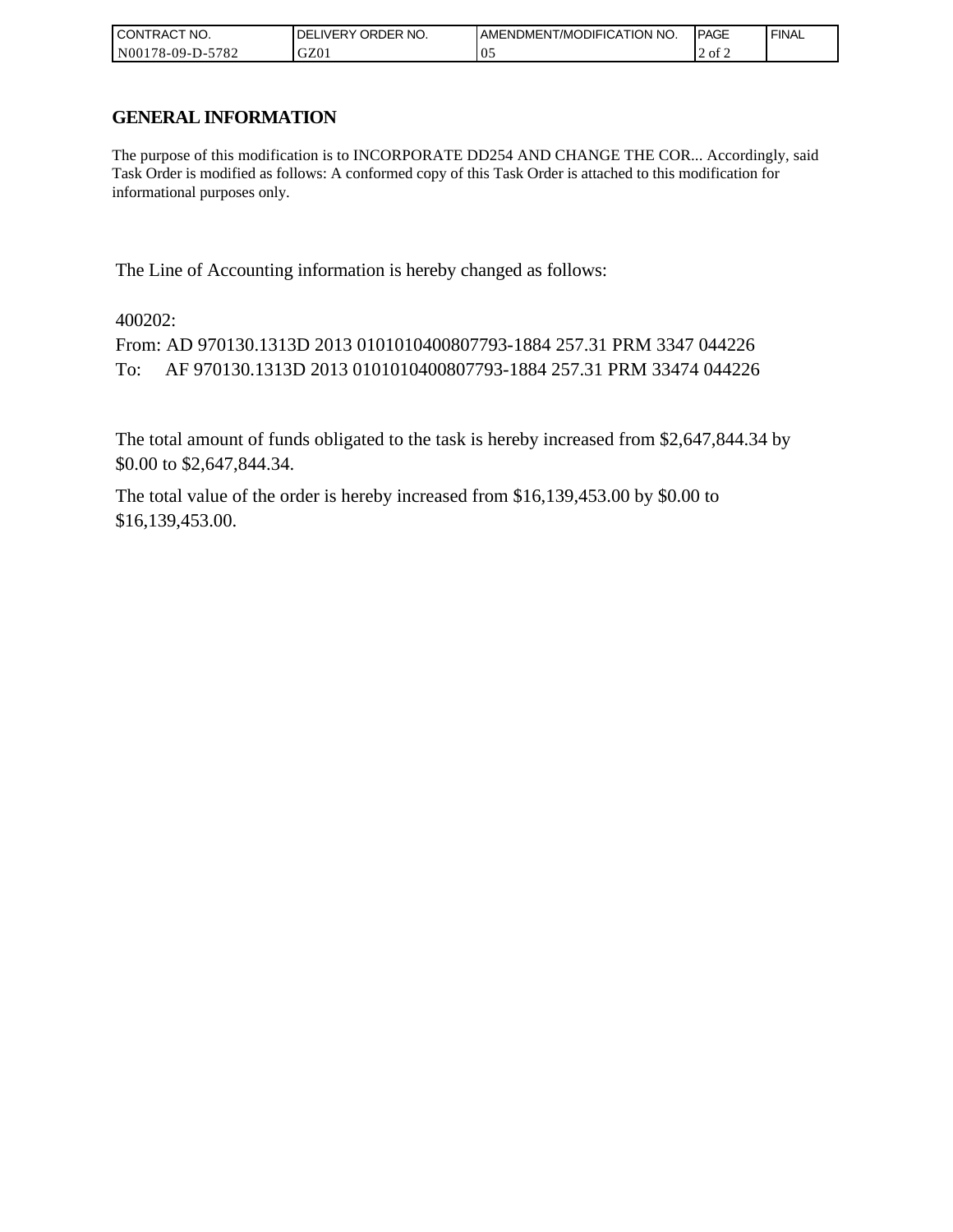| I CON'<br><b>ITRACT NO.</b> | ORDER NO.<br><b>DELIVERY</b> | I AMENDMENT/MODIFICATION NO. | <b>IPAGE</b>  | <b>FINAL</b> |
|-----------------------------|------------------------------|------------------------------|---------------|--------------|
| N00178-09-D-5<br>5782       | GZ01                         | ' 05                         | 0.20<br>of 30 |              |

## **SECTION B SUPPLIES OR SERVICES AND PRICES**

|        | CLIN - SUPPLIES OR SERVICES                                                  |                   |  |
|--------|------------------------------------------------------------------------------|-------------------|--|
|        | For Cost Type Items:                                                         |                   |  |
|        | Item Supplies/Services Qty Unit Est. Cost Fixed Fee CPFF                     | - --------------- |  |
|        | 4001 IA Support (TBD) 1.0 LO \$7,328,169.00 \$319,542.00 \$7,647,711.00      |                   |  |
|        | 400101 ACRN: AA<br>PR 1300239279<br>(OTHER)                                  |                   |  |
|        | 400102 ACRN:AB<br>PR 1300286595<br>(OTHER)                                   |                   |  |
|        | 4002 IA Support (TBD) 1.0 LO \$7,498,166.00 \$366,636.00 \$7,864,802.00      |                   |  |
|        | 400201 ACRN: AC<br>PR: 1300298860<br>(OTHER)                                 |                   |  |
|        | 400202 ACRN: AD<br>PR: 1300319971<br>(OTHER)                                 |                   |  |
|        | 400203 ACRN: AE<br>PR: 1300332147<br>(OTHER)                                 |                   |  |
| 400204 |                                                                              |                   |  |
| 400205 |                                                                              |                   |  |
| 400206 |                                                                              |                   |  |
| 400207 |                                                                              |                   |  |
| 4003   | IA Support (TBD) 1.0 LO \$7,672,265.00 \$333,893.00 \$8,006,158.00<br>Option |                   |  |
| 4004   | IA Support (TBD) 1.0 LO \$7,850,571.00 \$341,316.00 \$8,191,887.00<br>Option |                   |  |
| 4005   | IA Support (TBD) 1.0 LO \$8,033,188.00 \$348,911.00 \$8,382,099.00<br>Option |                   |  |
|        | For ODC Items:                                                               |                   |  |
|        | Item Supplies/Services Qty Unit Est. Cost                                    |                   |  |
|        | 6001 IA Support (TBD) 1.0 LO \$313,470.00                                    |                   |  |
|        | 600101 ACRN: AB<br>PR 1300286595<br>(OTHER)                                  |                   |  |
| 6002   | IA Support (TBD) 1.0 LO \$313,470.00                                         |                   |  |
|        | 600201 ACRN: AC<br>PR: 1300298860                                            |                   |  |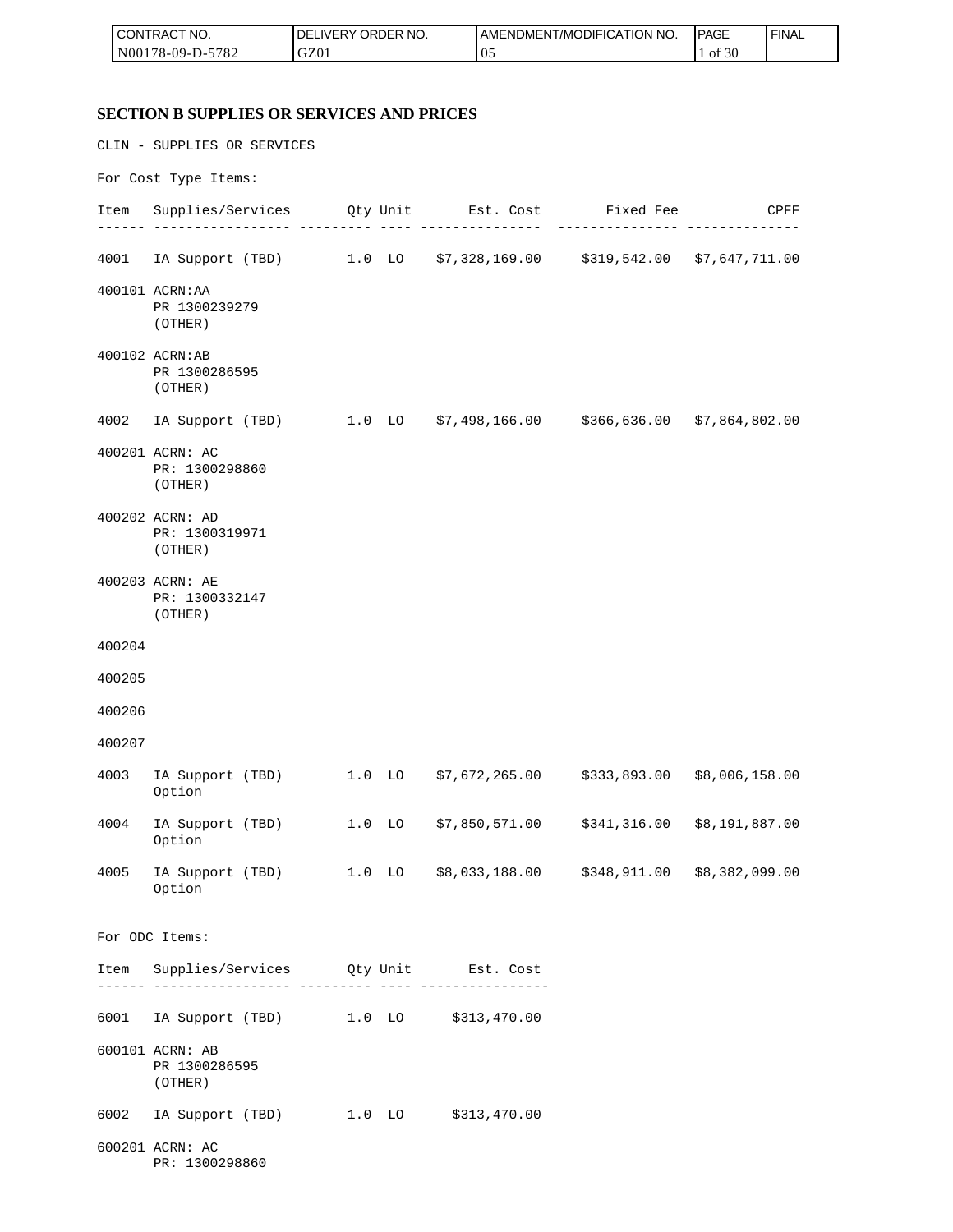|      | CONTRACT NO.               | DELIVERY ORDER NO. | AMENDMENT/MODIFICATION NO. | PAGE    | <b>FINAL</b> |
|------|----------------------------|--------------------|----------------------------|---------|--------------|
|      | N00178-09-D-5782           | GZ01               | 05                         | 2 of 30 |              |
|      |                            |                    |                            |         |              |
|      | (OTHER)                    |                    |                            |         |              |
| 6003 | IA Support (TBD)<br>Option | 1.0 <sub>LO</sub>  | \$313,470.00               |         |              |
| 6004 | IA Support (TBD)<br>Option | $1.0$ LO           | \$313,470.00               |         |              |
| 6005 | IA Support (TBD)<br>Option | $1.0$ LO           | \$313,470.00               |         |              |

#### 5252.216-9204 LEVEL OF EFFORT--FEE ADJUSTMENT FORMULA (MAR 1994)

(a) Subject to the provisions of the "Limitation of Cost" or "Limitation of Funds" clause (whichever is applicable to this contract), it is hereby understood and agreed that the fixed fee is based upon the Contractor providing the following number of staff-hours of direct labor, hereinafter referred to as X, at the estimated cost and during the term of this contract specified elsewhere herein:

[Contractor shall insert number of estimated direct labor staff hours]

Total Staff-Hours (X)\* Total Prime Staff-Hours Fixed Fee\*\* \*(inclusive of Prime and any proposed Subcontractor(s))

Base Period \_\_\_\_\_\_\_\_\_\_ \_\_\_\_\_\_\_\_\_ \_\_\_\_\_\_\_\_ Option 1 \_\_\_\_\_\_\_\_\_ \_\_\_\_\_\_\_\_\_ \_\_\_\_\_\_\_\_ Option 2 \_\_\_\_\_\_\_\_\_ \_\_\_\_\_\_\_\_\_ \_\_\_\_\_\_ Option 3 \_\_\_\_\_\_\_\_\_ \_\_\_\_\_\_\_\_\_ \_\_\_\_\_\_\_ Option 4 \_\_\_\_\_\_\_\_\_ \_\_\_\_\_\_\_\_\_ \_\_\_\_\_\_\_

\*\*Contractor is to identify basis for fixed fee amount: \_\_\_ Prime Hours Only \_\_\_ Total Staff-Hours

The Contractor agrees to provide the total level of effort specified above in performance of work described in Sections "B" and "C" of this contract.

(b) Of the total staff-hours of direct labor set forth above, it is estimated that \_\_ staff-hours are competitive time (uncompensated overtime). Competitive time (uncompensated overtime) is defined as hours provided by personnel in excess of 40 hours per week without additional compensation for such excess work. All other effort is defined as compensated effort. If no amount is indicated in the first sentence of this paragraph, competitive time (uncompensated overtime) effort performed by the contractor shall not be counted in fulfillment of the level of effort obligations under this contract.

(c) Effort performed in fulfilling the total level of effort obligations specified above shall only include effort performed in direct support of this contract and shall not include time and effort expended on such things as local travel from an employee's residence to their usual work location, uncompensated effort while on travel status, truncated lunch periods, or other time and effort which does not have a specific and direct contribution to the tasks described in Section B.

(d) It is understood and agreed that various conditions may exist prior to or upon expiration of the term of the contract, with regard to the expenditure of labor staff-hours and/or costs thereunder which may require adjustment to the aggregate fixed fee. The following actions shall be dictated by the existence of said conditions:

(1) If the Contractor has provided not more than 105% of X or not less than 95% of X, within the estimated cost, and at the term of the contract, then the fee shall remain as set forth in Section B.

(2) If the Contractor has provided X-staff-hours, within the term, and has not exceeded the estimated cost then the Contracting Officer may require the Contractor to continue performance until the expiration of the term, or until the expenditure of the estimated cost of the contract except that, in the case of any items or tasks funded with O&MN funds, performance shall not extend beyond 30 September. In no event shall the Contractor be required to provide more than 105% of X within the term and estimated cost of this contract. The fee shall remain as set forth in Section B.

(3) If the Contractor expends the estimated cost of the contract, during the term of the contract and has provided less than X staff-hours, the Government may require the Contractor to continue performance, by providing cost growth funding, without adjusting the fixed fee, until such time as the Contractor has provided X staff-hours.

(4) If the Contracting Officer does not elect to exercise the Government's rights as set forth in paragraph (d)(2) and (d)(3) above, and the Contractor has not expended more than 95% of X staff-hours, the fixed fee shall be equitably adjusted downward to reflect the diminution of work. The total fee due the contractor shall be adjusted so as to be in direct proportion to the number of direct hours utilized in the same ration of fee to the estimated total hours then set forth in the contract.

(5) Nothing herein contained shall, in any way, abrogate the Contractor's responsibilities, and/or the Government's rights within the terms of the contract provision entitled "Limitation of Cost" or "Limitation of Funds" as they shall apply throughout the term of the contract,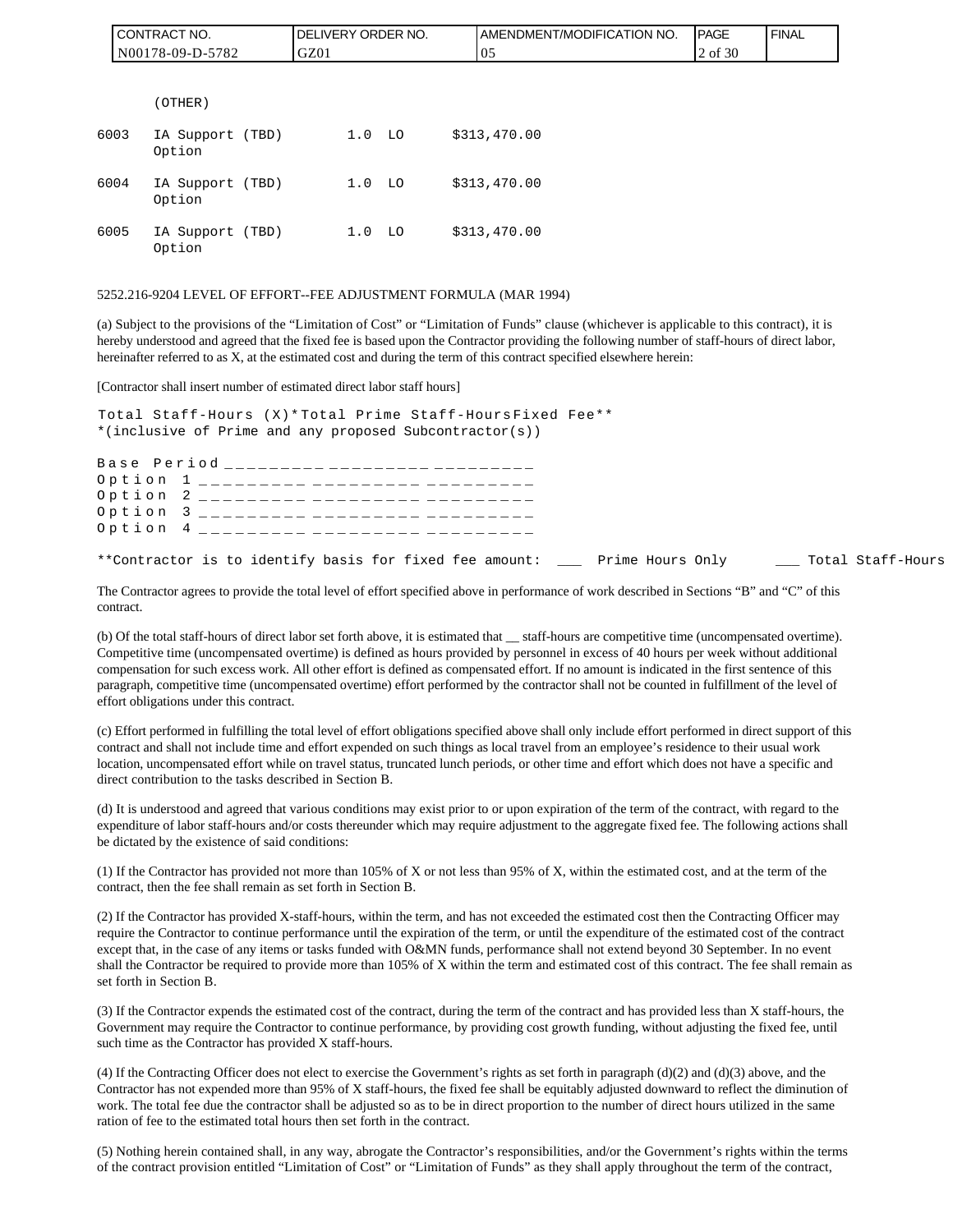| I CONTRACT NO.        | NO.<br>' ORDER<br><b>DELIVERY</b> | I AMENDMENT/MODIFICATION NO. | <b>PAGE</b>             | <b>FINAL</b> |
|-----------------------|-----------------------------------|------------------------------|-------------------------|--------------|
| N001<br>178-09-D-5782 | GZ01                              | v.                           | $c \cap c$<br>ΟĪ<br>-3U |              |

based upon the total amount of funding allotted to the contract during its specified term.

(e) Within 45 days after completion of the work under each separately identified period of performance hereunder, the Contractor shall submit the following information in writing to the Contracting Officer with copies to the cognizant Contract Administration Office and DCAA office to which vouchers are submitted:

(1) The total number of staff-hours of direct labor expended during the applicable period.

(2) A breakdown of this total showing the number of staff-hours expended in each direct labor classification and associated direct and indirect costs.

(3) A breakdown of other costs incurred.

(4) The Contractor's estimate of the total allowable cost incurred under the contract for the period.

In the case of a cost under-run, the Contractor shall submit the following information in addition to that required above:

(5) The amount by which the estimated cost of this contract may be reduced to recover excess funds and the total amount of staff-hours not expended, if any.

(6) A calculation of the appropriate fee reduction in accordance with this clause.

All submissions required by this paragraph shall separately identify subcontractor information, if any.

#### ADDITIONAL SLINS

Additional SLINs will be unilaterally created by the Contracting Officer during performance of this Task Order to accommodate the multiple types of funds that will be used under this order.

#### LIMITATION OF LIABILITY – INCREMENTAL FUNDING

CLINs 4001 & 6001 are incrementally funded and the amount currently available for payment hereunder is limited to \$305,000.00. It is estimated that these funds will cover the cost of performance through 10 January 2013. Subject to the provisions of the clause entitled "Limitation of Funds" (APR 94) (FAR 52.232-22) of the general provisions of this contract, no legal liability on the part of the Government for payment in excess of \$305,000.00 shall arise unless additional funds are made available and are incorporated as a modification to the delivery order.

| <b>CLIN</b>  | <b>CPFF</b>  | THIS ACTION | <b>CUMULATIVE</b> | <b>BALANCE</b> |
|--------------|--------------|-------------|-------------------|----------------|
| 4001         | 7,647,711.00 | 270,000.00  | 295,000.00        | \$7,352,711.00 |
| 6001         | 313,470.00   | 10,000.00   | 10,000.00         | 303,470.00     |
| <b>TOTAL</b> | 7,961,181.00 | 280,000.00  | 305,000.00        | \$7,656,181.00 |

CLINs 4002 & 6002 are incrementally funded and the amount currently available for payment hereunder is limited to \$2,342,844.34. It is estimated that these funds will cover the cost of performance through 10 September 2013. Subject to the provisions of the clause entitled "Limitation of Funds" (APR 94) (FAR 52.232-22) of the general provisions of this contract, no legal liability on the part of the Government for payment in excess of \$2,342,844.34 shall arise unless additional funds are made available and are incorporated as a modification to the delivery order.

| <b>CLIN</b>  | <b>CPFF</b>       | THIS ACTION     | <b>CUMULATIVE</b> | <b>BALANCE</b>     |  |
|--------------|-------------------|-----------------|-------------------|--------------------|--|
| 4002         | 7,864,802.00<br>D | 185,367.00<br>S | 2,322,844.34      | \$<br>5,541,957.66 |  |
| 6002         | 313,470.00        |                 | 20,000.00<br>D    | \$<br>293,470.00   |  |
| <b>TOTAL</b> | 8,178,272.00<br>Φ | 185,367.00<br>Φ | 2,342,844.34      | \$<br>5,835,427.66 |  |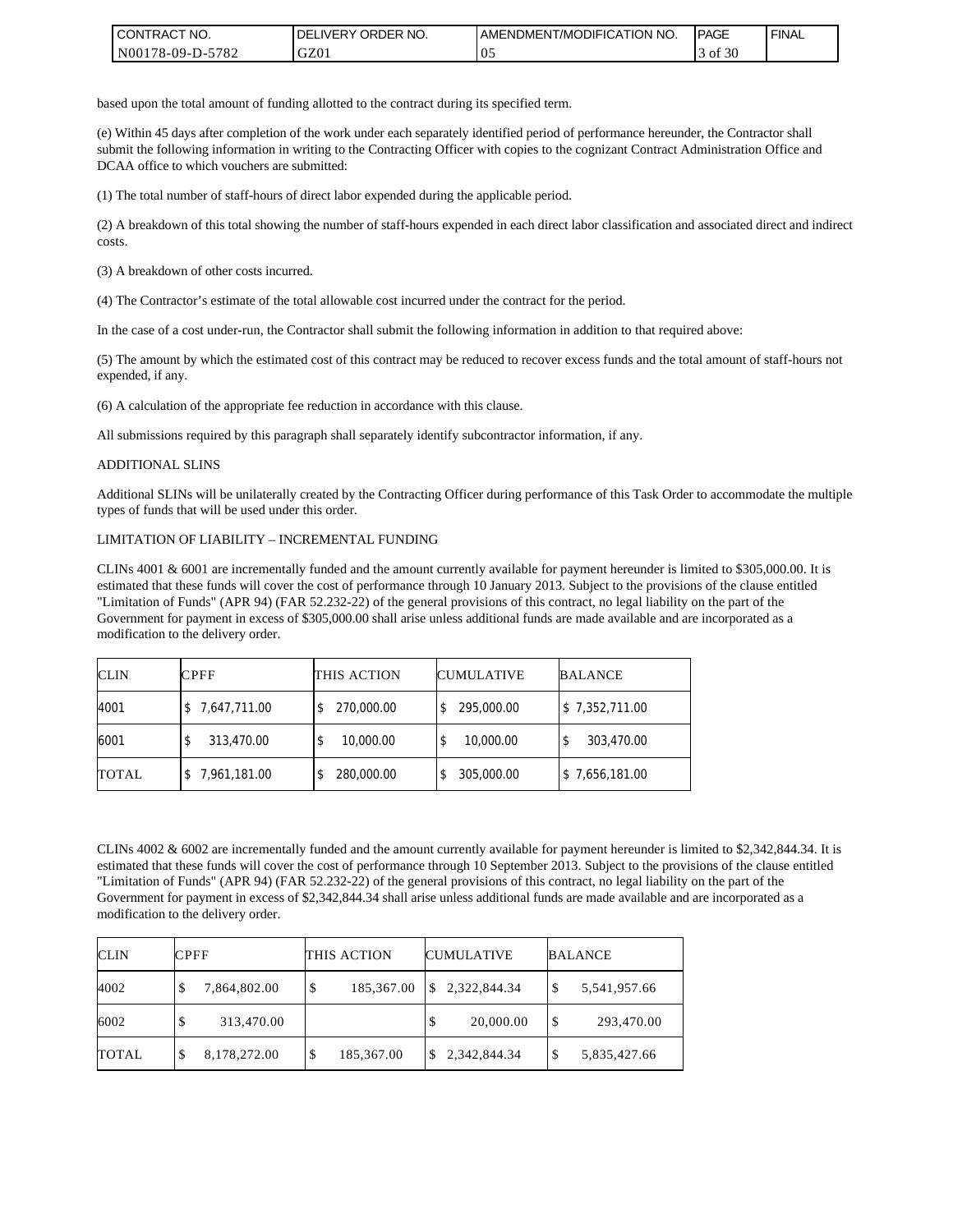| <b>CONTRACT NO.</b> | ' ORDER NO.<br><b>DELIVERY</b> | <b>JAMENDMENT/MODIFICATION NO.</b> | <b>PAGE</b>  | <b>FINAL</b> |
|---------------------|--------------------------------|------------------------------------|--------------|--------------|
| N00178-09-D-5782    | GZ01                           | $\upsilon$ .                       | f $30$<br>ΟĪ |              |

### **SECTION C DESCRIPTIONS AND SPECIFICATIONS**

C-302 SPECIFICATIONS/STATEMENT OF WORK (DEC 1998)

Work under this contract shall be performed in accordance with the following Performance Work Statement (PWS):

### **Section C - Performance Work Statement (PWS)**

SPAWARSYSCEN-CHARLESTON, Code 582V0, Information Assurance (IA), IA Mitigation, Certification and Accreditation (C&A), and Information Assurance Vulnerability Management (IAVM)

### **1.0 INTRODUCTION**

The Space and Naval Warfare Systems Center (SPAWARSYSCEN) Atlantic; Network Security Implementation Branch, Code 582V0, is providing Network Security Engineering Support Services in support of Navy Medicine and Federal Health Systems as it pertains to information assurance for Navy Medicine's Military Treatment Facilities (MTF), Dental clinics worldwide, and Federal Health agencies.

### **2.0 BACKGROUND**

The task will support the continued Information Assurance initiatives within Navy Medicine and Federal Health agencies, and provide support to the Information Management and Information Technology (IM/IT) execution agent. SSC Atlantic will execute all aspects of Information Assurance for Navy Medicine and Federal Health agencies to ensure compliance with Federal, Department of Defense (DoD), and Department of Navy (DoN) regulations and policies.

### **3.0 SCOPE**

The objective of this Task Order is to provide support in the conduct of Information Assurance (IA), IA Mitigation, Certification and Accreditation (C&A), and Information Assurance Vulnerability Management (IAVM) to support the mission of Navy Medical and Federal Health systems at locations throughout the CONUS and OCONUS areas as well as incorporate the evaluation of the current IA and security posture of Navy Medical and Federal Health Systems facilities. The range of this support would span subject matter expertise to administrative support/graphic services with skill sets and experience that match Code 582V0's need to comply with and respond to requirements including current, updated program plans and documentation, current and accurate requirements definition, alternative approaches for fielding, migrating, staging and supporting systems, site management, adherence to standards, specifications and best practices, mitigation of risks, addressing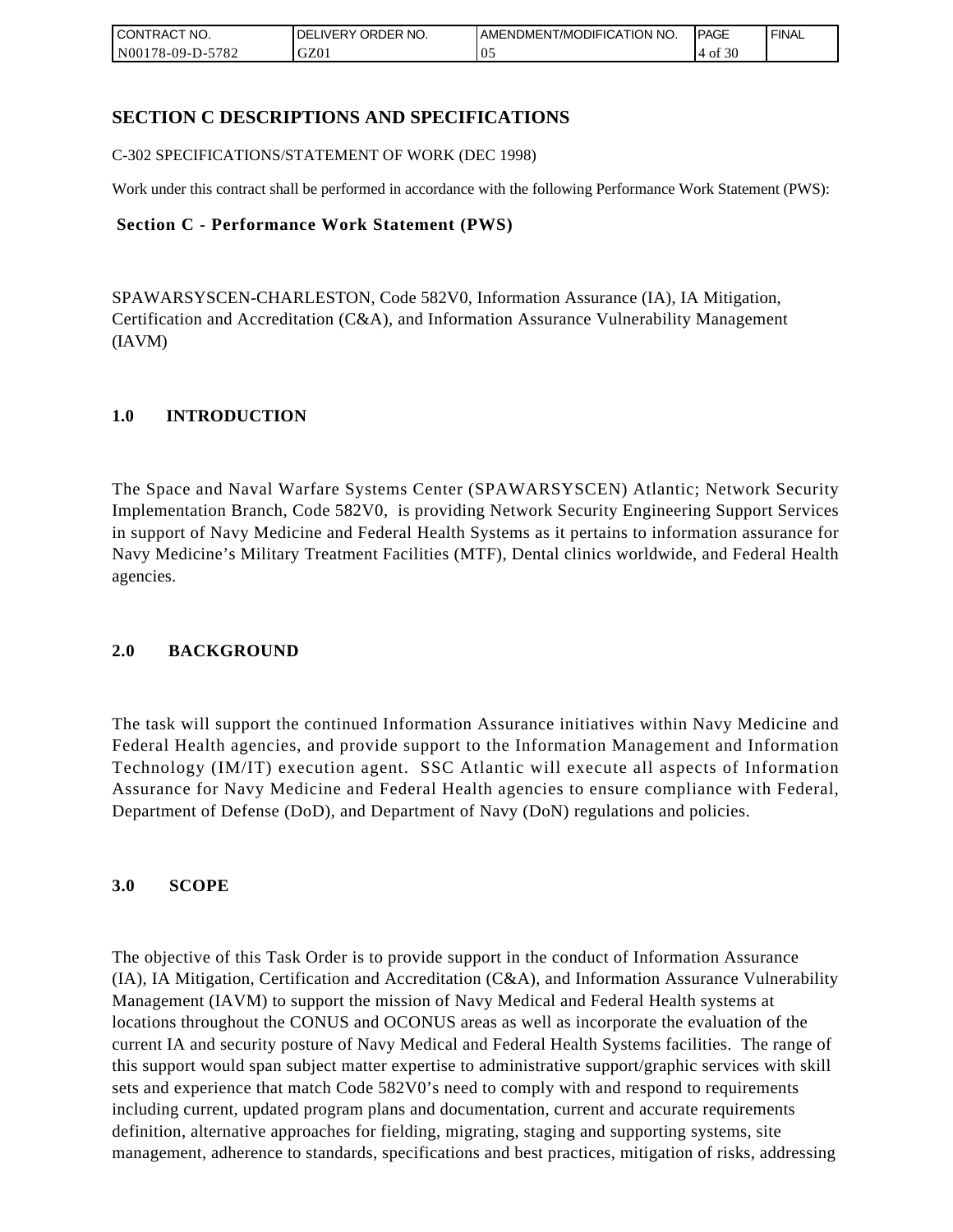| I CONTRACT NO.   | ORDER NO.<br><b>DELIVERY</b> | <b>IAMENDMENT/MODIFICATION NO.</b> | <b>IPAGE</b> | <b>FINAL</b> |
|------------------|------------------------------|------------------------------------|--------------|--------------|
| N00178-09-D-5782 | GZ01                         | $\Omega$<br>ν.                     | of 30        |              |

issues and performing all Program and Project functions necessary to achieve the strategic goalds and objectives of SPAWAR's customers.

### **4.0 PLACE OF PERFORMANCE**

Work shall be performed at the SPAWARSYSCEN, Atlantic and in each of the following location(s):

- a. Contractor's Facility
- b. Bethesda, MD
- c. San Diego, CA
- d. New Orleans, LA
- e. NH Camp Pendleton, Ocean Side, CA
- f. NH Oak Harbor, WA
- g. NH Corpus Christi, TX
- h. NH Rota, Spain
- i. NH Guam
- j. NH Guantanamo Bay (Cuba)
- k. NH Cherry Point, NC
- l. NH Bremeerton, (Washington)
- m. NH Lemoore, CA
- n. NH Sigonella, Italy
- o. NH Napes, Italy
- p. NH Okinawa, Japan
- q. NH Pensacola, FL
- r. NH 29 Palms, CA
- s. NNMC Bethesda, Maryland
- t. NH Yokosuka, Japan
- u. NAMRU Jakarta (Indonesia)
- v. NAMR:U Cairo (Egypt)
- w. NH Pearl Harbor (Honolulu)
- x. NAMRU Lima (Peru)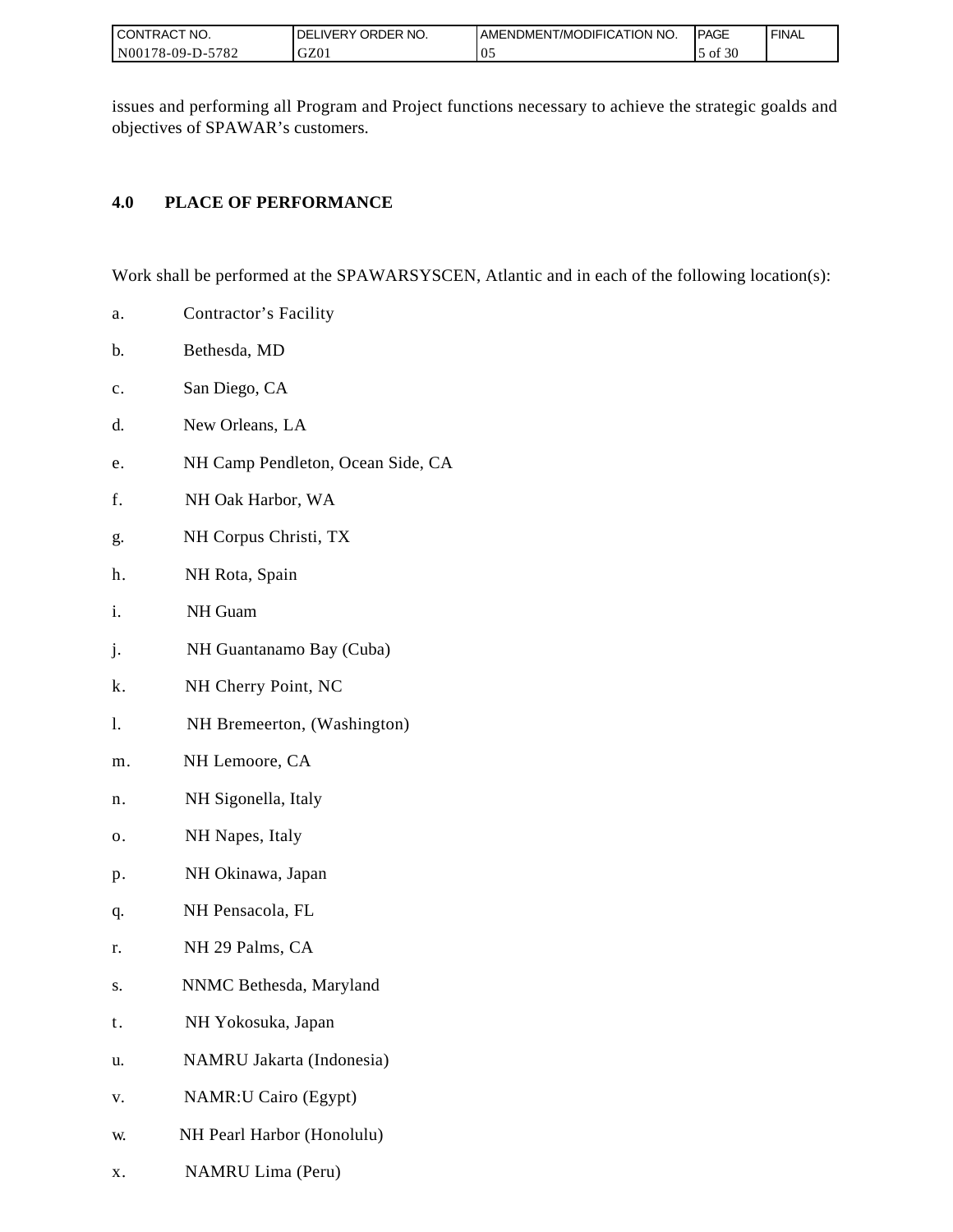| I CONTRACT NO.        | ORDER<br>NO.<br>DELI<br>.IVERY | AMENDMENT/MODIFICATION NO. | <b>IPAGE</b> | <b>FINAL</b> |
|-----------------------|--------------------------------|----------------------------|--------------|--------------|
| N00178-09-D-5<br>5782 | GZ01                           | $\mathbf{v}$ .             | 6 of 30      |              |

### **5.0 APPLICABLE DIRECTIVES / REFERENCES**

| CONTRACT NO.<br>N00178-09-D-5782 | DELIVERY ORDER NO.<br>GZ01                | AMENDMENT/MODIFICATION NO.<br>05                                                                                                                                                                                                                                                                                                                                                                                                                                                                                                                                                                                                                                                                                                  | PAGE<br>6 of 30 | <b>FINAL</b> |
|----------------------------------|-------------------------------------------|-----------------------------------------------------------------------------------------------------------------------------------------------------------------------------------------------------------------------------------------------------------------------------------------------------------------------------------------------------------------------------------------------------------------------------------------------------------------------------------------------------------------------------------------------------------------------------------------------------------------------------------------------------------------------------------------------------------------------------------|-----------------|--------------|
|                                  |                                           |                                                                                                                                                                                                                                                                                                                                                                                                                                                                                                                                                                                                                                                                                                                                   |                 |              |
| 5.0                              | <b>APPLICABLE DIRECTIVES / REFERENCES</b> |                                                                                                                                                                                                                                                                                                                                                                                                                                                                                                                                                                                                                                                                                                                                   |                 |              |
|                                  |                                           |                                                                                                                                                                                                                                                                                                                                                                                                                                                                                                                                                                                                                                                                                                                                   |                 |              |
|                                  |                                           |                                                                                                                                                                                                                                                                                                                                                                                                                                                                                                                                                                                                                                                                                                                                   |                 |              |
| Performance Requirements.        |                                           | The Contractor shall adhere to the following documents in accordance with paragraph 8.0,                                                                                                                                                                                                                                                                                                                                                                                                                                                                                                                                                                                                                                          |                 |              |
|                                  |                                           |                                                                                                                                                                                                                                                                                                                                                                                                                                                                                                                                                                                                                                                                                                                                   |                 |              |
| <b>Document Type</b>             | No./Version                               | <b>Title</b>                                                                                                                                                                                                                                                                                                                                                                                                                                                                                                                                                                                                                                                                                                                      | Date            |              |
| DoD Directive                    |                                           | <b>Information Assurance</b>                                                                                                                                                                                                                                                                                                                                                                                                                                                                                                                                                                                                                                                                                                      | $10-24-2002$    |              |
| 8500.1                           |                                           | (IA)                                                                                                                                                                                                                                                                                                                                                                                                                                                                                                                                                                                                                                                                                                                              |                 |              |
| DoD Instruction                  |                                           | <b>Information Assurance</b>                                                                                                                                                                                                                                                                                                                                                                                                                                                                                                                                                                                                                                                                                                      | $2 - 6 - 2003$  |              |
| 8500.2                           |                                           | (IA) Implementation for                                                                                                                                                                                                                                                                                                                                                                                                                                                                                                                                                                                                                                                                                                           |                 |              |
|                                  |                                           | Automated                                                                                                                                                                                                                                                                                                                                                                                                                                                                                                                                                                                                                                                                                                                         |                 |              |
|                                  |                                           | Information<br>Systems                                                                                                                                                                                                                                                                                                                                                                                                                                                                                                                                                                                                                                                                                                            |                 |              |
| DoD Regulation                   |                                           | DoD Personnel Security                                                                                                                                                                                                                                                                                                                                                                                                                                                                                                                                                                                                                                                                                                            | 1-1987          |              |
| 5200.2-R                         |                                           | Program                                                                                                                                                                                                                                                                                                                                                                                                                                                                                                                                                                                                                                                                                                                           |                 |              |
| <b>SECNAVINST</b>                |                                           | Department of the Navy                                                                                                                                                                                                                                                                                                                                                                                                                                                                                                                                                                                                                                                                                                            | 3/10/1999       |              |
| 5510.30A                         |                                           | <b>Personnel Security</b>                                                                                                                                                                                                                                                                                                                                                                                                                                                                                                                                                                                                                                                                                                         |                 |              |
|                                  |                                           | Program                                                                                                                                                                                                                                                                                                                                                                                                                                                                                                                                                                                                                                                                                                                           |                 |              |
| <b>SECNAVINST</b>                |                                           | Department of the Navy                                                                                                                                                                                                                                                                                                                                                                                                                                                                                                                                                                                                                                                                                                            | 3/17/1999       |              |
| 5510.36                          |                                           | <b>Information Security</b>                                                                                                                                                                                                                                                                                                                                                                                                                                                                                                                                                                                                                                                                                                       |                 |              |
|                                  |                                           | Program (ISP)                                                                                                                                                                                                                                                                                                                                                                                                                                                                                                                                                                                                                                                                                                                     |                 |              |
| 6.0                              | <b>SECURITY and TRAINING SUPPORT</b>      |                                                                                                                                                                                                                                                                                                                                                                                                                                                                                                                                                                                                                                                                                                                                   |                 |              |
|                                  |                                           | SSC-A contractor personnel will have the appropriate clearances required for access to classified data<br>as required. Prior to starting work on the task, SSC-A contractor personnel will have a minimum of<br>an interim Secret Security Clearance granted by the Defense Industrial Security Clearance Office<br>(DISCO) and will comply with IT access authorization requirements. In addition, SSC-A contractor<br>personnel will possess the appropriate IT level of access for the required task and position<br>assignment. SSC-A contractor personnel shall handle and safeguard any unclassified but sensitive and<br>classified information in accordance with appropriate Department of Defense security regulations. |                 |              |
| following criteria:              |                                           | The Project Engineer shall determine if the appropriate IT Position Category has been assigned to<br>the respective contractor personnel and inform the contractor of that determination based on the                                                                                                                                                                                                                                                                                                                                                                                                                                                                                                                             |                 |              |
|                                  |                                           | IT-1 Position - Positions in which the incumbent is responsible for the planning, direction, and<br>implementation of a computer security program; major responsibility for the direction, planning and                                                                                                                                                                                                                                                                                                                                                                                                                                                                                                                           |                 |              |

## **6.0 SECURITY and TRAINING SUPPORT**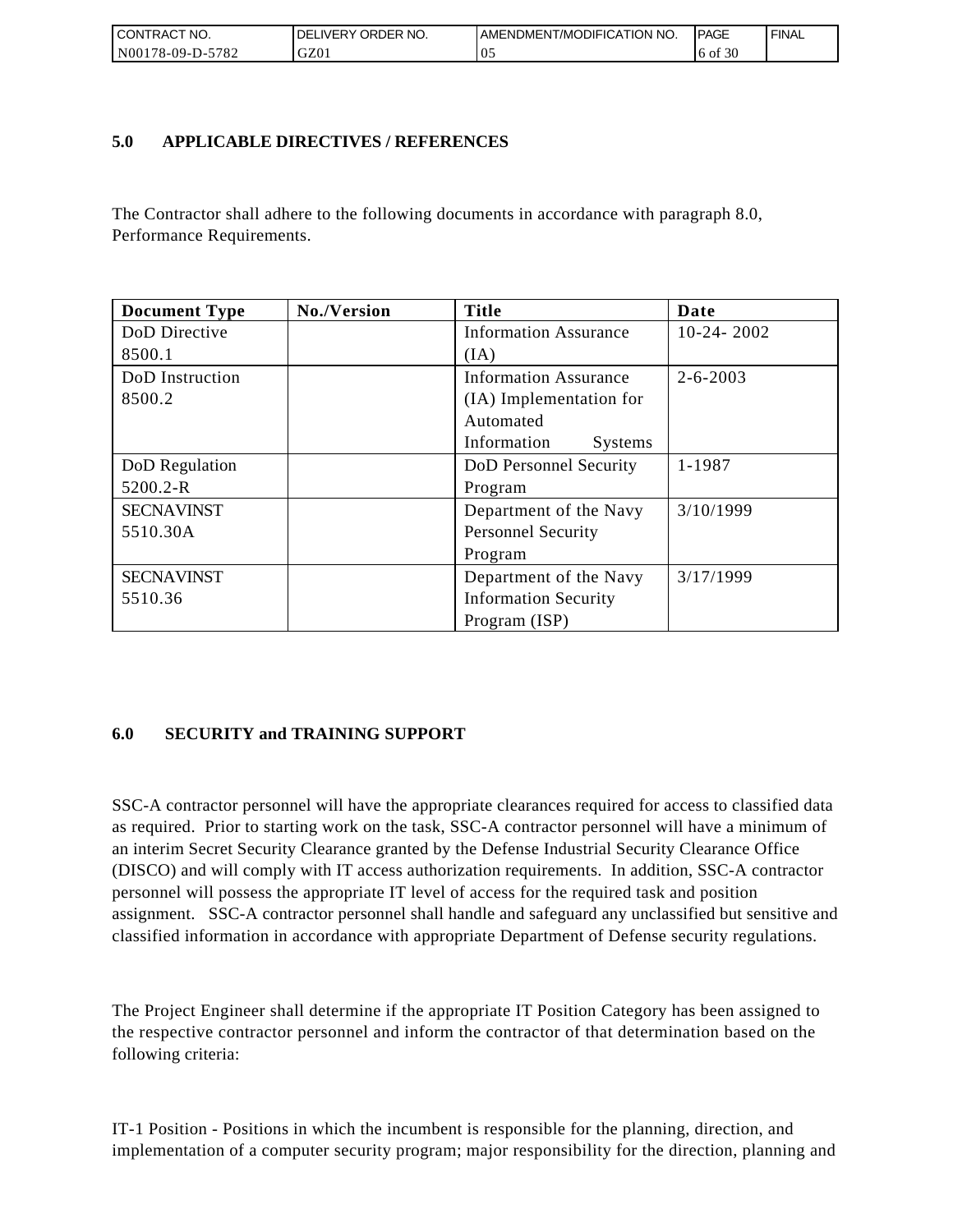| <b>CONTRACT NO.</b> | ORDER NO.<br><b>DELIVERY</b> | <b>IAMENDMENT/MODIFICATION NO.</b> | <b>PAGE</b> | <b>FINAL</b> |
|---------------------|------------------------------|------------------------------------|-------------|--------------|
| N00178-09-D-5782    | GZ01                         | v.                                 | f 30ء<br>ΟĪ |              |

design of a computer system, including the hardware and software; or, can access a system during the operation or maintenance in such a way, and with a relatively high risk for causing grave damage, or realize a significant personal gain. Personnel whose duties meet the criteria for IT-1 Position designation require a favorably adjudicated Single Scope Background Investigation (SSBI) or SSBI Periodic Reinvestigation (SSBI-PR). The SSBI or SSBI-PR shall be updated a minimum of every 5 years.

IT-II Position - Positions in which the incumbent is responsible for the direction, planning, design, operation, or maintenance of a computer system, and whose work is technically reviewed by a higher authority at the IT-II Position level to insure the integrity of the system. Personnel whose duties meet the criteria for an IT-II Position require a favorably adjudicated National Agency Check (NAC).

IT-III Position - All other positions involved in computer activities. Incumbent in this position has non-privileged access to one or more DoD information systems/applications or database to which they are authorized access. Personnel whose duties meet the criteria for an IT-III Position designation require a favorably adjudicated NAC.

Contractor's request for visit authorization shall be submitted in the appropriate format and coordinated with the SSC-C Project Office.

# **6.1 Personnel Common Access Card (CAC) and PKI Requirements**

SSC-A contractor personnel are required to obtain a Common Access Card (CAC) with PKI for access to Department of Defense facilities (CONUS and OCONUS) and websites. In addition, a hardware solution to securely read the card via a personal computer, and approved software for reading the CAC (ex. ActiveGold) is required.

## **6.2 Personnel Supporting Information Assurance (IA) functions**

In accordance with clause 252.239-7001, Contractor personnel supporting Information Assurance (IA) functions shall be appropriately trained and certified prior to being engaged in IA related work. IA Personnel shall be in full compliance with DoD 8570.01-M, Information Assurance Workforce Improvement Program (PWS ref 2.1.\$) and DoDD 8570.1, IA Training, Certification, and Workforce Management (PWS ref 2.1.\$). This includes personnel training being certified/accredited at the appropriate levels of IAT I-III and IAM I-III. This will be verified by the contracting officer who will ensure that contractor personnel are entered in to the Defense Eligibility Enrollment System (DEERS) or other appropriate database. The contractor shall also provide the requested mix of labor categories pertaining to IA applicable tasks as directed by the PCO or Task Order in support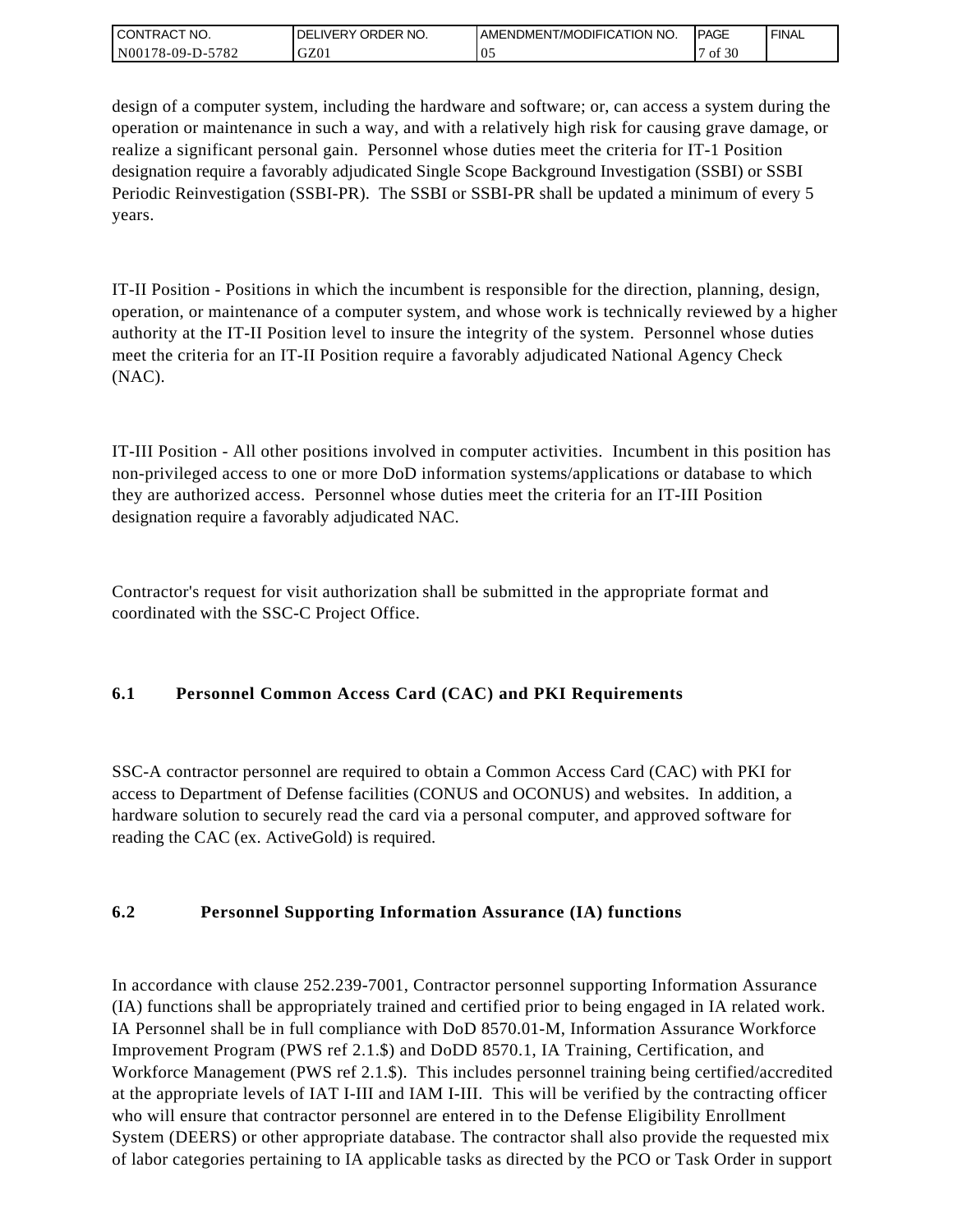| I CONTRACT NO.   | ORDER NO.<br><b>DELIVERY</b> | I AMENDMENT/MODIFICATION NO. | <b>IPAGE</b> | <b>FINAL</b> |
|------------------|------------------------------|------------------------------|--------------|--------------|
| N00178-09-D-5782 | GZ01                         | $\sim$<br>U.                 | 8 of 30      |              |

of IA training requirements. Contractor personnel not certified within 6 months of assignment of IA duties or who fails to maintain their certified status will not be permitted to carry out the responsibilities of the position, and shall be replaced with personnel that meet the minimum certification requirements as mandated above.

### **7.0 CONTRACTING OFFICER'S REPRESENTATIVE (COR)**

The COR for this task order is Cinnamon Buelk, Code 58200, [cinnamon.buelk@navy.mil,](mailto:cinnamon.buelk@navy.mil) (843) 218-3810. The Project Engineer is Joe Henline, Code 582M1, joseph.henline@navy.mil, (843) 218-4364.

## **8.0 PERFORMANCE REQUIREMENTS**

The contractor shall provide support to SPAWARSYSCEN Atlantic in conducting Information Assurance (IA), IA Mitigation, Certification and Accreditation (C&A), and Information Assurance Vulnerability Management (IAVM) to support the mission of Navy Medical and Federal Health agencies at locations throughout the CONUS and OCONUS areas as well as incorporate the evaluation of the current IA and security posture of Navy Medical and Federal Health facilities in accordance with DoD 8500.1 and 8500.2. The contractor shall provide support to SPAWAR Atlantic in the conduct of Certification and Accreditation (C&A) efforts to support the mission of Navy Medical and Federal Health systems. The contractor shall also assist in prioritizing short and long term initiatives considering strategic planning alignment, budget, and available funding.

## **8.1 Sub-Task 1. Project Management Support**

8.1.1 The contractor shall provide support to SPAWAR Atlantic in the conduct of Information Assurance (IA), IA Mitigation, Certification and Accreditation (C&A), Navy Medicine Network Operations Center (NOC) and Information Assurance Vulnerability Management (IAVM).

8.1.2 The contractor shall appoint a program manager specifically charted with the responsibility of interfacing with the Government on all matters pertaining to this Performance Work Statement. The Program Manager shall direct the contractor's effort through the company's internal management system that shall provide project progress visibility to assure on-time completion of contract requirements. The contractor shall also use best industry practices including ISO/IEC 15288 for System life cycle processes and ISO/IEC 12207 for Software life cycle processes. This shall include providing technical program and project management support that will mitigate the risks to successful program and compliance with SSC Atlantic's Capability Maturity Model Integration (CMMI) Engineering Process Office (EPO) program.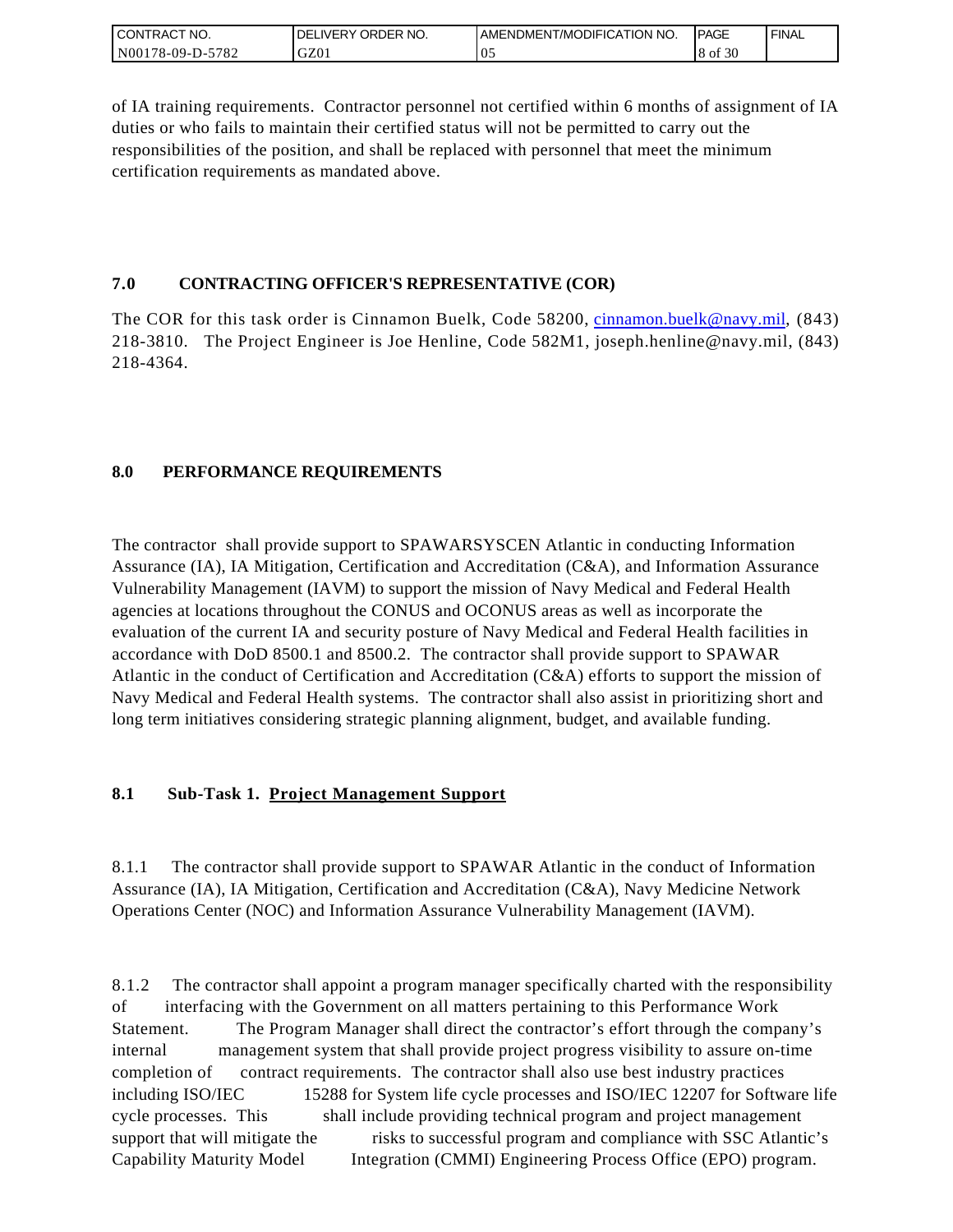| I CONTRACT NO.   | ' ORDER NO.<br><b>DELIVERY</b> | <b>JAMENDMENT/MODIFICATION NO.</b> | <b>IPAGE</b>   | <b>FINAL</b> |
|------------------|--------------------------------|------------------------------------|----------------|--------------|
| N00178-09-D-5782 | GZ01                           | $\upsilon$ .                       | f $30$<br>' of |              |

The contractor as part of a team will support projects at SPAWAR Atlantic at CMMI Level III. The contractor will be required to utilize the processes and procedures already established for the project and the CMMI program, and deliver products that are compliant with the aforementioned processes and procedures. These tasks require the contractor to research and analyze technical and management information and data, costs, performance trends, and project progress based on earned value management (EVM). The contractor shall participate in design reviews, technical reviews, audits and discussions, and shall provide SPAWAR Atlantic with management status reports that will be updated and delivered on a weekly/monthly basis, or as required.

## **8.2 Sub-Task 2. Facilitation**

8.2.1 The contractor shall assist in planning, coordinating, and facilitating meetings with the principals, develop material to support the meetings, and ensure all action items are tracked through completion. Meetings shall be held weekly unless otherwise directed.

### **8.3 Sub-Task 3. SCTS Deployment Support**

8.3.1 The contractor shall conduct the installation of the JTF/GNO mandated SCTS system to support the IAVM program at locations throughout the CONUS and OCONUS areas.

## **8.4 Sub-Task 4. Network Device Hardening Analysis**

8.4.1 The contractor shall provide assistance in the management of the network perimeter improvement by ensuring that approved policies are implemented and controlled at the Outside Security Screening Router (OSSR) ACL, Firewall ruleset, and IPSs. This will ensure that only approved Ports, Protocols, Services (PPS) necessary to do business are opened.

## **8.5 Sub-Task 5. Site Network IA Assessment Support**

8.5.1 The contractor shall provide support to SPAWAR Atlantic in the conduct of IA Tiger Team efforts at locations throughout the CONUS and OCONUS areas. These Tiger Team efforts would incorporate the evaluation of the current IA and security posture of these facilities. Final reports would be generated and delivered to SPAWAR Atlantic to support mitigation efforts and the development of an overall IA strategy.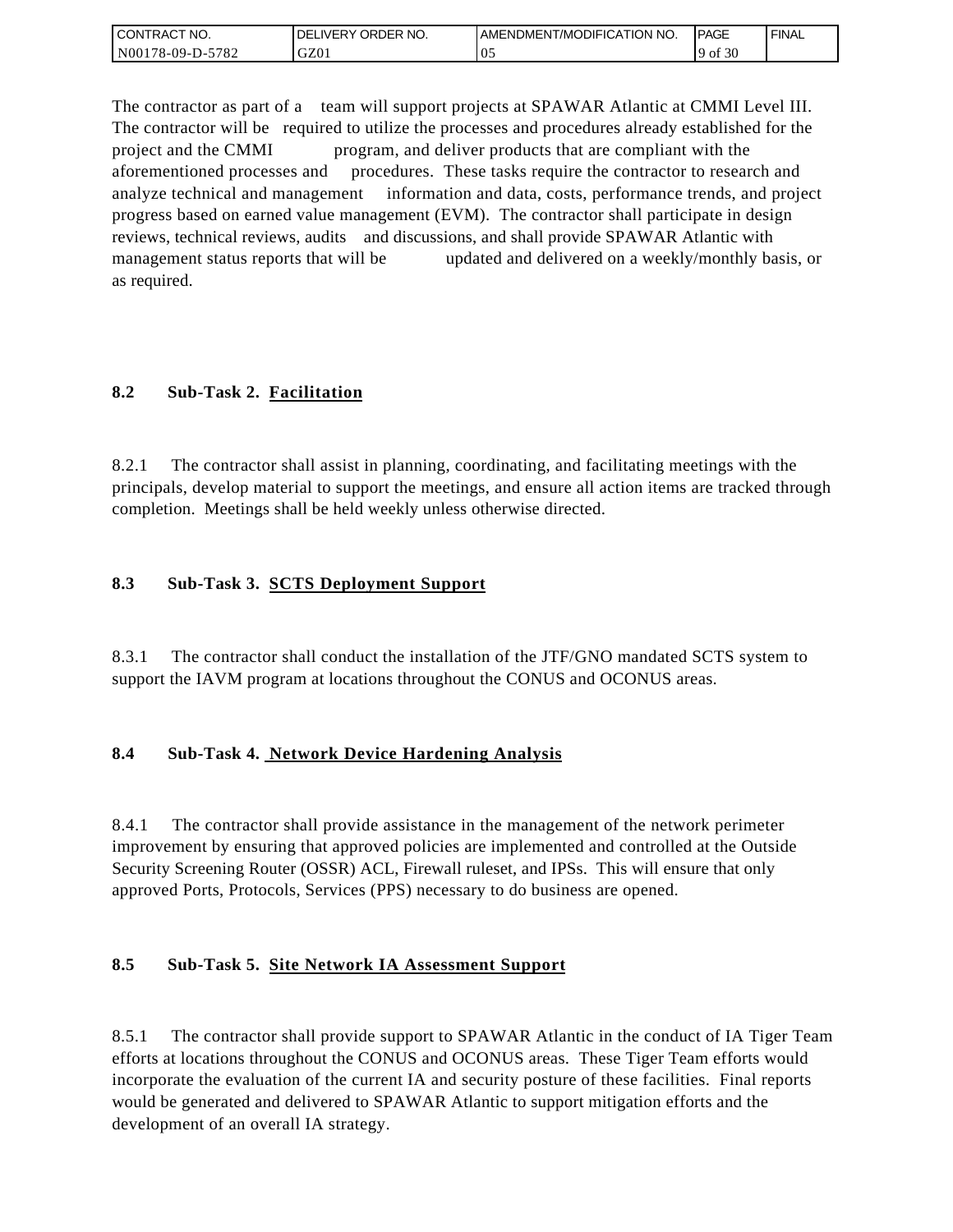| I CONTRACT NO.   | NO.<br>DELIVERY ORDER | I AMENDMENT/MODIFICATION NO. | <b>PAGE</b>     | <b>FINAL</b> |
|------------------|-----------------------|------------------------------|-----------------|--------------|
| N00178-09-D-5782 | GZ01                  | v.                           | f 30<br>$10$ of |              |

### **8.6 Sub-Task 6. Site Network Remediation and Mitigation support**

8.6.1 The contractor shall conduct the mitigation efforts at locations throughout the CONUS and OCONUS areas. These efforts will incorporate the evaluation of the current IA and security posture of these facilities in accordance with 8500.1 and 8500.2. Also provide final reports to SPAWAR Atlantic that can assist in the development of an overall Enterprise mitigation strategy.

## **8.7 Sub-Task 7. Program of Record and Site Certification and Accreditation Packages**

8.7.1 The contractor shall provide support to SPAWAR Atlantic in the conduct of Certification and Accreditation (C&A) efforts. These efforts would be in accordance with Navy Medical and Federal Health systems IA documentation at various locations throughout the CONUS and OCONUS areas, as required.

## **8.8 Sub-Task 8. Navy Medicine Network Operations Center Support**

8.8.1 The contractor shall provide support to SPAWAR Atlantic in the 24 x 7 x 365 operations of the Navy Medicine Operations Center. These efforts will incorporate IA, router analysis, firewall analysis, and IAVA compliance.

## **9.0 GOVERNMENT FURNISHED INFORMATION**

Not applicable.

### **10.0 GOVERNMENT FURNISHED MATERIAL**

Not Applicable

#### **11.0 GOVERNMENT FURNISHED EQUIPMENT**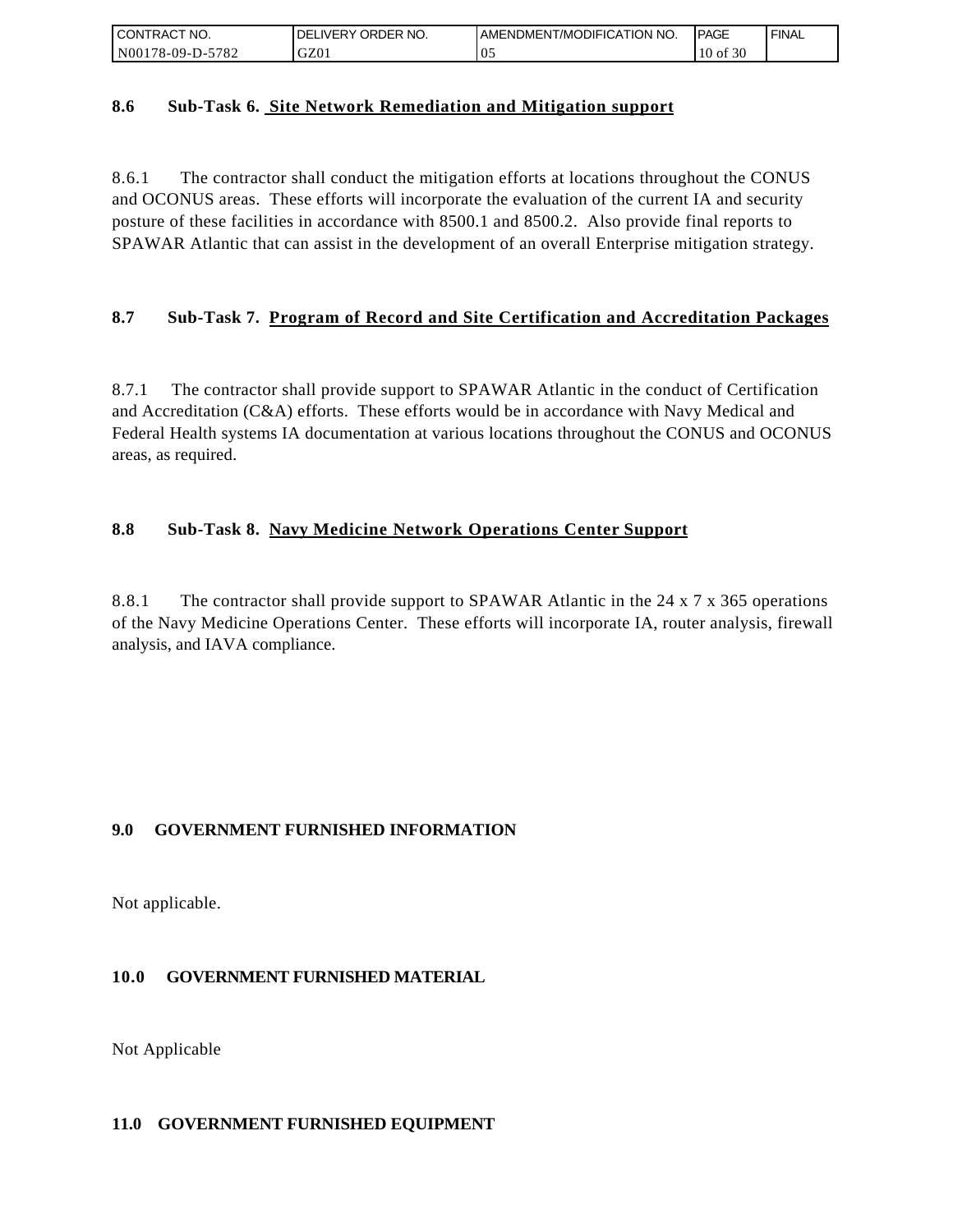| I CONTRACT NO.   | <b>IDELIVERY ORDER NO.</b> | I AMENDMENT/MODIFICATION NO. | <b>PAGE</b> | ' FINAL |
|------------------|----------------------------|------------------------------|-------------|---------|
| N00178-09-D-5782 | GZ01                       | 05                           | of 30       |         |

Not Applicable

### **12.0 CONTRACTOR FURNISHED MATERIAL**

Miscellaneous Other Direct Costs (ODCs) such as FedEx shipping.

## **13.0 CONTRACTOR FURNISHED EQUIPMENT**

Not Applicable

## **14.0 TRAVEL REQUIREMENTS**

When it becomes necessary for the contractor to travel, the contractor shall submit a request, via email, to the SPAWARSYSCEN Atlantic Task Order Manager seeking approval to travel before initiating any travel plans. All travel claims shall make reference to the e-mail, letter or phone call that granted approval. Failure to gain prior approval may result in disallowance of invoiced travel claims. Emergent travel as directed by the Project Engineer for upgrade support and engineering solutions provided efforts are fair and reasonable and in accordance with the Joint Travel Regulations.

Estimated travel locations are as follows. The following trips are per annum.

| To              | # of Trips                  | # of people                 |
|-----------------|-----------------------------|-----------------------------|
| San Diego, CA   | $\overline{c}$              | 2                           |
| Ocean Side, CA  | $\overline{2}$              | 2                           |
| New Orleans, LA | 2                           | 2                           |
| Oak Harbor, WA  | $\mathcal{D}_{\mathcal{L}}$ | $\mathcal{D}_{\mathcal{L}}$ |
| Corpus Christi, | 2                           | 2                           |
| TX              |                             |                             |
| Rota Spain      | 2                           | 2                           |
| Guam            | $\mathcal{D}_{\mathcal{L}}$ | $\mathcal{D}_{\mathcal{L}}$ |
| Guantanamo Bay, | $\overline{c}$              | 2                           |
| Cuba            |                             |                             |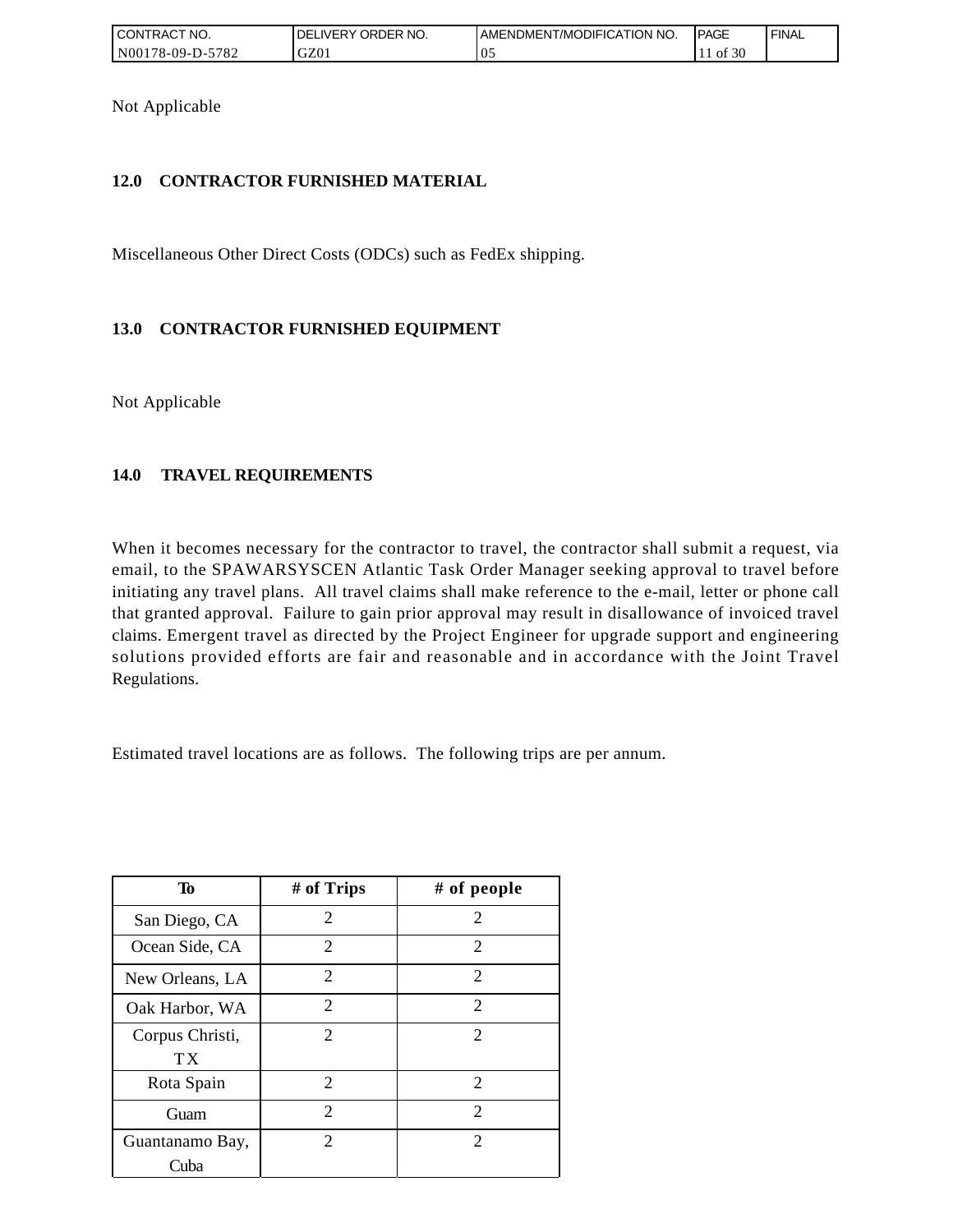| <b>CONTRACT NO.</b> | ' ORDER NO.<br><b>DELIVERY</b> | <b>JAMENDMENT/MODIFICATION NO.</b> | <b>IPAGE</b> | <b>FINAL</b> |
|---------------------|--------------------------------|------------------------------------|--------------|--------------|
| N00178-09-D-5782    | GZ01                           | v.                                 | of 30        |              |

| Cherry Point, NC   | $\overline{c}$ | $\overline{c}$ |
|--------------------|----------------|----------------|
| Brenerton,         | 3              | 2              |
| Washington         |                |                |
| LeMoore,           | $\overline{2}$ | $\overline{2}$ |
| California         |                |                |
| Sigonella, Italy   | 2              | $\mathfrak{D}$ |
| Naples, Italy      | $\overline{2}$ | $\mathfrak{D}$ |
| Okinawa, Japan     | 2              | $\overline{2}$ |
| Pensacola, FL      | 3              | $\overline{2}$ |
| 29 Palms, CA       | 3              | $\overline{2}$ |
| Bethesda,          | 6              | $\overline{2}$ |
| Maryland           |                |                |
| Yokosuka, Japan    | 2              | 2              |
| Jakarta, Indonesia | 2              | 2              |
| Cairo, Egypt       | $\overline{2}$ | $\overline{2}$ |
| Pearl Harbor, HI   | $\overline{2}$ | $\overline{2}$ |
| Lima, Peru         | $\overline{2}$ | $\overline{2}$ |

## **15.0 DELIVERABLES**

- a. Conference, Meeting Minutes and Presentation Reports as required CDRL A001
- b. Technical Reports as required CDRL A002
- c. Monthly Status Reports CDRL A003
- d. Monthly Financial Reports CDRL A004
- e. Weekly Activity Reports (WAR) CDRL A005
- f. White Papers CDRL A006
- g. NOC Operations CDRL A007
- h. Network Architecture Analysis Design as required CDRL A008

| <b>Type of Technical Reports - A002</b> |
|-----------------------------------------|
| <b>NOC</b> Operations                   |
| Network Architecture Analysis Design    |
| <b>Mitigation Reports</b>               |
| SSAA Gap Analysis                       |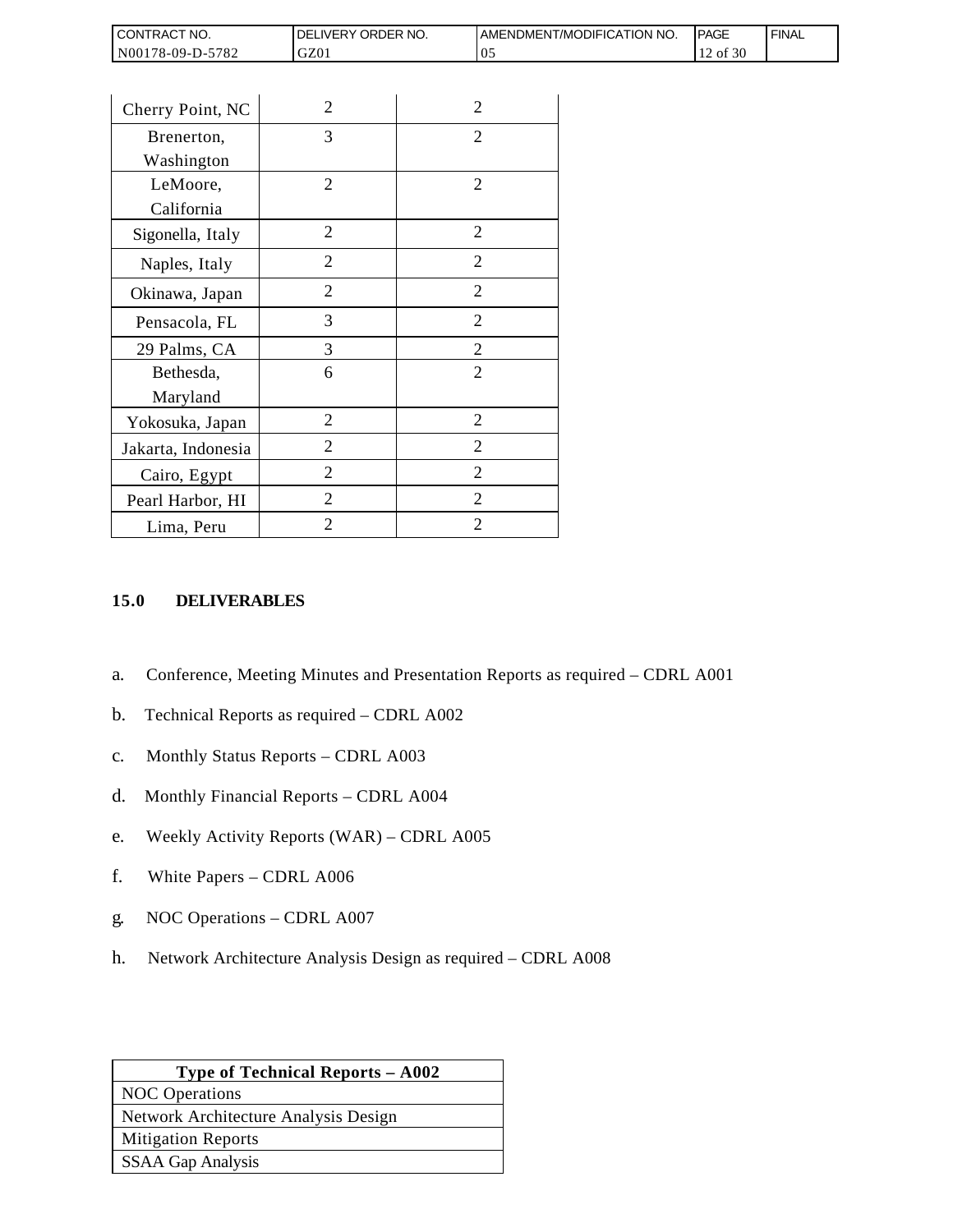| CONTRACT NO.               | ORDER NO.<br><b>DELIVERY</b> | <b>IAMENDMENT/MODIFICATION NO.</b> | <b>IPAGE</b> | <b>FINAL</b> |
|----------------------------|------------------------------|------------------------------------|--------------|--------------|
| $-5782$<br>  N00178-09-D-5 | GZ01                         | v.                                 | f 30<br>ΟĪ   |              |

### **16.0 WORKLOAD ESTIMATE**

The following workload data is provided for informational purposes only to assist you in estimating the price of this Contract.

Number of man-hours: 121,408 per year

Other Direct Costs: \$300,000 per year

#### C-313 SECURITY REQUIREMENTS (DEC 1999)

The work to be performed under this contract as delineated in the DD Form 254, Attachment No. 2 [Contracting officer insert attachment number] involves access to and handling of classified material up to and including Secret.

In addition to the requirements of the FAR 52.204-2 "Security Requirements" clause, the Contractor shall appoint a Security Officer, who shall (1) be responsible for all security aspects of the work performed under this contract, (2) assure compliance with the National Industry Security Program Operating Manual (DODINST 5220.22M), and (3) assure compliance with any written instructions from the Security Officer Code OA1, SPAWAR Systems Center Charleston, P.O. Box 190022, North Charleston, SC 29419-9022.

#### C-315 WORKWEEK (DEC 1999)

(a) All or a portion of the effort under this contract will be performed on a Government installation. The normal workweek for Government employees at SPAWAR Systems Center Charleston and its Detachments is Monday through Friday 0730 to 1600. Work at this Government installation, shall be performed by the contractor within the normal workweek unless differing hours are specified on the individual task orders. Following is a list of holidays observed by the Government:

Name of Holiday Time of Observance

New Year's Day 1 January

Martin Luther King Jr. Day Third Monday in January

President's Day Third Monday in February

Memorial Day Last Monday in May

Independence Day 4 July

Labor Day First Monday in September

Columbus Day Second Monday in October

Veteran's Day 11 November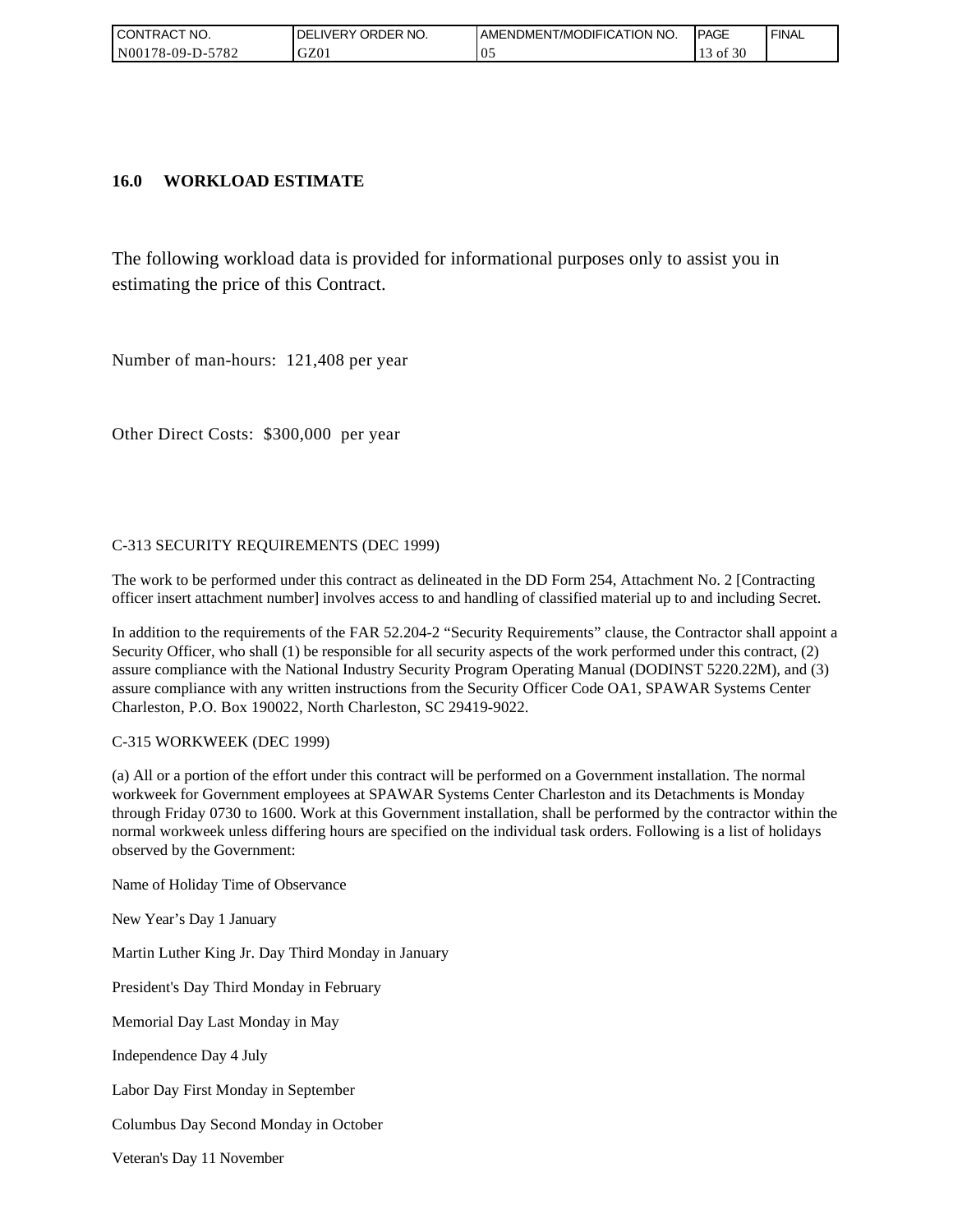| I CONTRACT NO.   | <b>IDELIVERY ORDER NO.</b> | <b>I AMENDMENT/MODIFICATION NO.</b> | <b>PAGE</b> | ' FINAL |
|------------------|----------------------------|-------------------------------------|-------------|---------|
| N00178-09-D-5782 | GZ01                       | 05                                  | f 30<br>0Ť  |         |

Thanksgiving Day Fourth Thursday in November

Christmas Day 25 December

(b) If any of the above holidays occur on a Saturday or a Sunday, then such holiday shall be observed by the Contractor in accordance with the practice as observed by the assigned Government employees at the using activity.

(c) If the Contractor is prevented from performance as the result of an Executive Order or an administrative leave determination applying to the using activity, such time may be charged to the contract as direct cost provided such charges are consistent with the Contractor's accounting practices.

(d) This contract does not allow for payment of overtime during the normal workweek for employees who are not exempted from the Fair Labor Standards Act unless expressly authorized by the Ordering Officer. Under Federal regulations the payment of overtime is required only when an employee works more than 40 hours in a normal week period.

#### C-317 NOTICE TO CONTRACTOR OF CERTAIN DRUG DETECTION PROCEDURES (DEC 1999)

(a) Pursuant to Navy policy applicable to both Government and contractor personnel, measures will be taken to prevent the introduction and utilization of illegal drugs and related paraphernalia into Government Work areas.

(b) In furtherance of the Navy's drug control program, unannounced periodic inspections of the following nature may be conducted by installation security authorities:

(1) Routine inspection of contractor occupied work spaces.

(2) Random inspections of vehicles on entry or exit, with drug detection dog teams as available, to eliminate them as a safe haven for storage of or trafficking in illegal drugs.

(3) Random inspections of personnel possessions on entry or exit from the installation.

(c) When there is probable cause to believe that a contractor employee on board a naval installation has been engaged in use, possession or trafficking of drugs, the installation authorities may detain said employee until the employee can be removed from the installation, or can be released to the local authorities having jurisdiction.

(d) Trafficking in illegal drug and drug paraphernalia by contract employees while on a military vessel/installation may lead to possible withdrawal or downgrading of security clearance, and/or referral for prosecution by appropriate law enforcement authorities.

(e) The contractor is responsible for the conduct of employees performing work under this contract and is, therefore, responsible to assure that employees are notified of these provisions prior to assignment.

(f) The removal of contractor personnel from a Government vessel or installation as a result of the drug offenses shall not be cause for excusable delay, nor shall such action be deemed a basis for an equitable adjustment to price, delivery or other provisions of this contract.

#### C-718 ACCESSIBILITY OF ELECTRONIC AND INFORMATION TECHNOLOGY (JUN 2001)

(a) Each Electronic and Information Technology (EIT) supply or service provided under this contract shall comply with the EIT Accessibility Standards listed below:

[The Contracting Officer shall consult with the program office to determine which standards listed in subsection (a) apply and shall check all applicable standards prior to issuing the solicitation.]

\_\_36 C.F.R. § 1194.21 (Software Applications and operating systems

\_\_36 C.F.R. § 1194.22 (Web-based and internet information and applications)

\_\_36 C.F.R. § 1194.23 (Telecommunications products)

\_\_36 C.F.R. § 1194.24 (Video and multimedia products)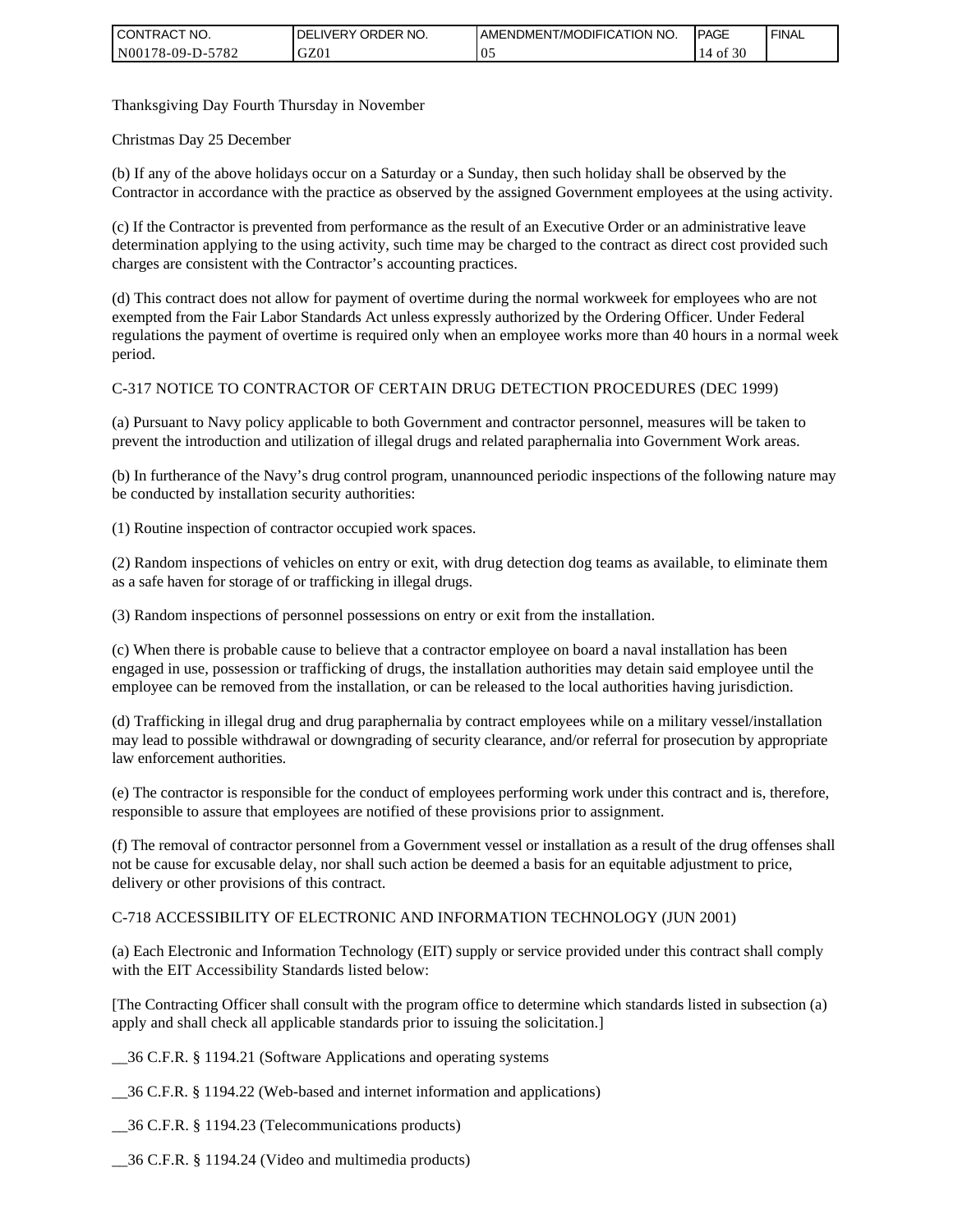| I CONTRACT NO.   | `NO.<br>DELIVERY ORDER | <b>I AMENDMENT/MODIFICATION NO.</b> | <b>PAGE</b> | ' FINAL |
|------------------|------------------------|-------------------------------------|-------------|---------|
| N00178-09-D-5782 | GZ01                   | 0.1                                 | 30<br>οt    |         |

\_\_36 C.F.R. § 1194.25 (Self contained, closed products)

\_\_36 C.F.R. § 1194.26 (Desktop and portable computers)

In addition, each EIT supply or service provided under this contract shall comply with 36 C.F.R. § 1194.31 (Functional performance criteria) and 36 C.F.R. § 1194.41 (Information, documentation, and support).

(b) If the Contracting Officer determines that any supply or service delivered under this contract does not comply with the EIT Accessibility Standards, the Contracting Officer will notify the Contractor in writing accordingly. If the Contractor fails to promptly correct or replace the nonconforming products or services with conforming products or services within the delivery schedule contained in the contract, the Government will have the rights and remedies contained in the contract.

(End of specification)

#### C-719 EXEMPTION FROM ELECTRONIC AND INFORMATION TECHNOLOGY ACCESSIBILITY REQUIREMENTS (JUN 2001)

(a) The Government has determined that the following exemption(s) to the Electronic and Information Technology (EIT) Accessibility Standards (36 C.F.R. § 1194) are applicable to this procurement:

The EIT to be provided under this contract has been designated as a National Security System.

The EIT acquired by the contractor is incidental to this contract.

\_\_\_\_ The EIT to be provided under this contract would require a fundamental alteration in the nature of the product or its components in order to comply with the EIT Accessibility Standards.

\_\_\_\_ The EIT to be provided under this contract will be located in spaces frequented only by service personnel for maintenance, repair, or occasional monitoring of equipment.

\_\_\_\_ Compliance with the EIT Accessibility Standards would impose an undue burden on the agency.

\_\_\_\_ The EIT to be provided under this contract is purchased in accordance with FAR Subpart 13.2 prior to January 1, 2003.

(b) Notwithstanding that an exemption exists, the Contractor may furnish supplies or services provided under this contract that comply with the EIT Accessibility Standards (36 C.F.R. § 1194).

#### C-720 PERFORMANCE BASED REVIEW AND ACCEPTANCE PROCEDURES

This is a performance based order, as defined in FAR Part 37.6. Contractor performance will be reviewed in accordance with the Quality Assurance Plan as follows:

#### QUALITY ASSURANCE PLAN

(1) Objective: The purpose of this plan is to provide a quality assurance plan for the services contracted under this Task Order. This plan provides a basis for the Task Order Manager (TOM) to evaluate the quality of the contractor's performance. The oversight provided for in this plan, and the remedy established, will help ensure that service levels are of high quality throughout the task order term.

(2) Performance Standards:

a. The deliverables under this task order will be consistently technically accurate.

b. The services delivered under this task order will be consistently of high quality.

c. The contractor's cost control efforts under this task order will be consistently effective (applicable to cost reimbursement task orders).

d. The contractor will be consistently responsive to Government customers in its performance of this task order.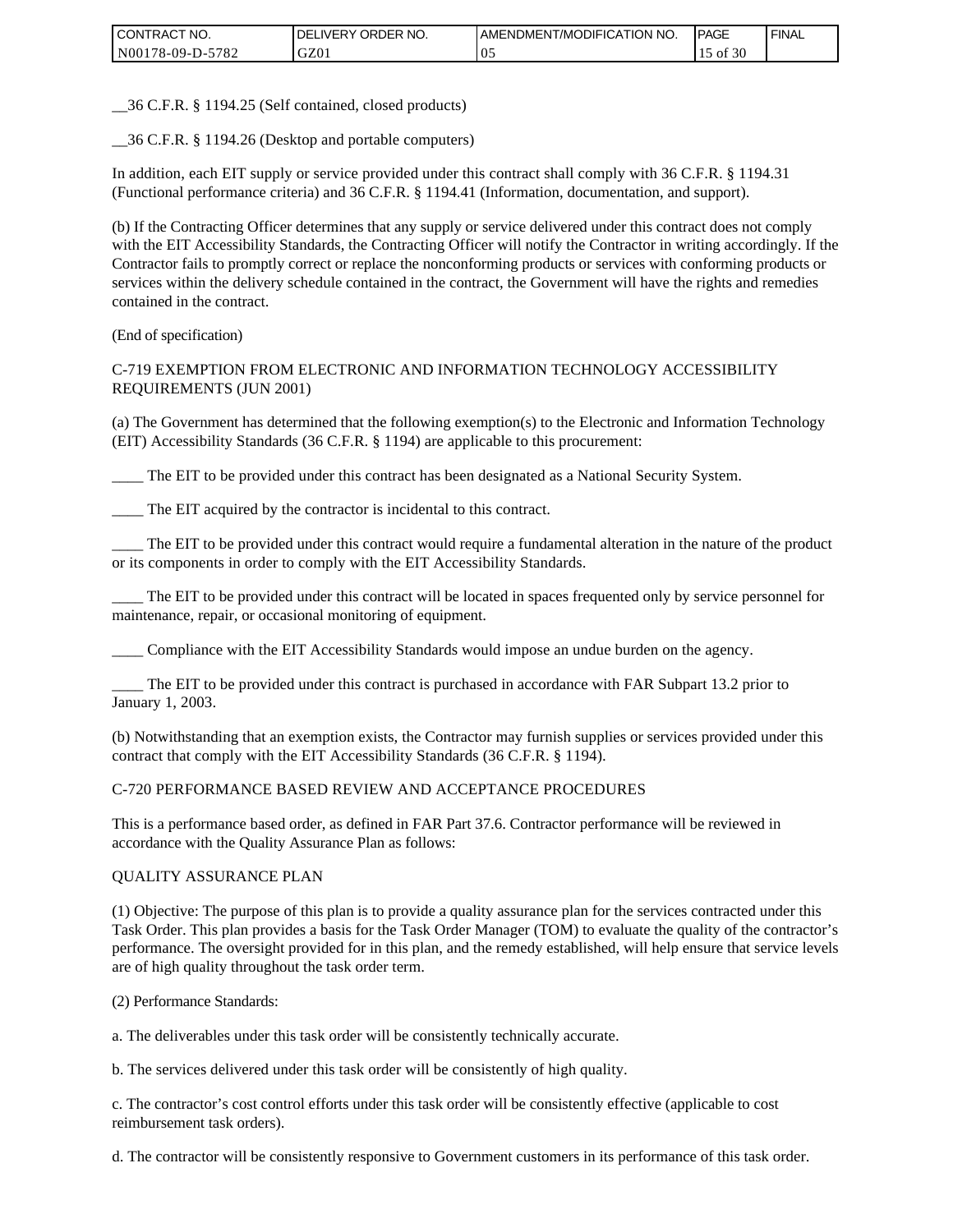| I CONTRACT NO.   | `NO.<br><b>DELIVERY ORDER</b> | <b>I AMENDMENT/MODIFICATION NO.</b> | <b>PAGE</b>       | ' FINAL |
|------------------|-------------------------------|-------------------------------------|-------------------|---------|
| N00178-09-D-5782 | GZ01                          | 10:                                 | f 30<br>۰of<br>16 |         |

e. For the purposes of this plan, "consistently" is defined as "generally holding true", "persistently over time", and/or "overall uniformly".

(3) Evaluation Methods: The TOM will conduct performance evaluations based on the standards in paragraph 2 above using the following technique:

a. During the performance period of the task order, the TOM will continually and proactively monitor contractor efforts and obtain input from other Government personnel with performance oversight functions to ascertain the level of compliance with the Performance Standards.

b. Every 12 months after the effective date of the task order, the TOM will prepare a Task Order Performance Evaluation (TOPE) documenting the results of the efforts performed under paragraph 3.a. above.

c. The TOM will upload the TOPE to the SeaPort Portal.

(4) Remedy

a. If the annual Performance Evaluation indicates that the contractor has not met one or more of the Performance Standards, the following negative remedy becomes effective: the TOM will submit a negative TOPE on the SeaPort Portal for the applicable Performance Standard.

b. This is a significant negative remedy as the TOPE is a key part of the Performance Monitoring process which:

i. Provides input to the annual Contractor Performance Assessment Report (CPAR); and

ii. Determines the contractor's ability to earn term extensions to its basic SeaPort-e contract in accordance with the Award Term provisions contained therein.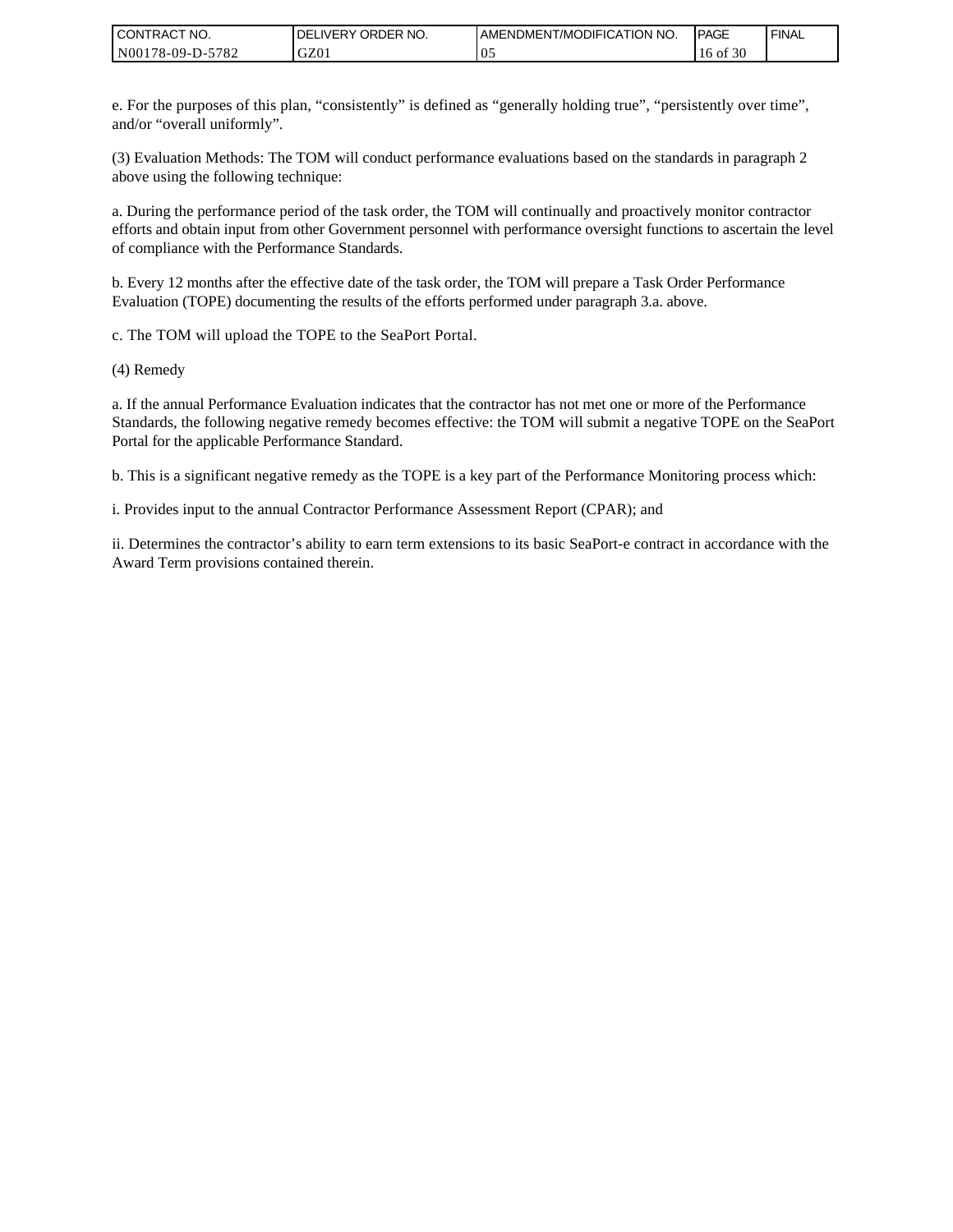| I CONTRACT NO.   | NO.<br><b>ORDER</b><br>DELI<br>_IVERY | AMENDMENT/MODIFICATION NO. | <b>IPAGE</b> | <b>FINAL</b> |
|------------------|---------------------------------------|----------------------------|--------------|--------------|
| N00178-09-D-5782 | GZ01                                  | $\mathbf{v}$ .             | f 30<br>ΟĪ   |              |

٦

# **SECTION D PACKAGING AND MARKING**

SHIP TO INFORMATION:

See Section G - Task Order Manager

Packaging and Marking shall be in accordance with Section D of the SeaPort-e Multiple Award IDIQ contract.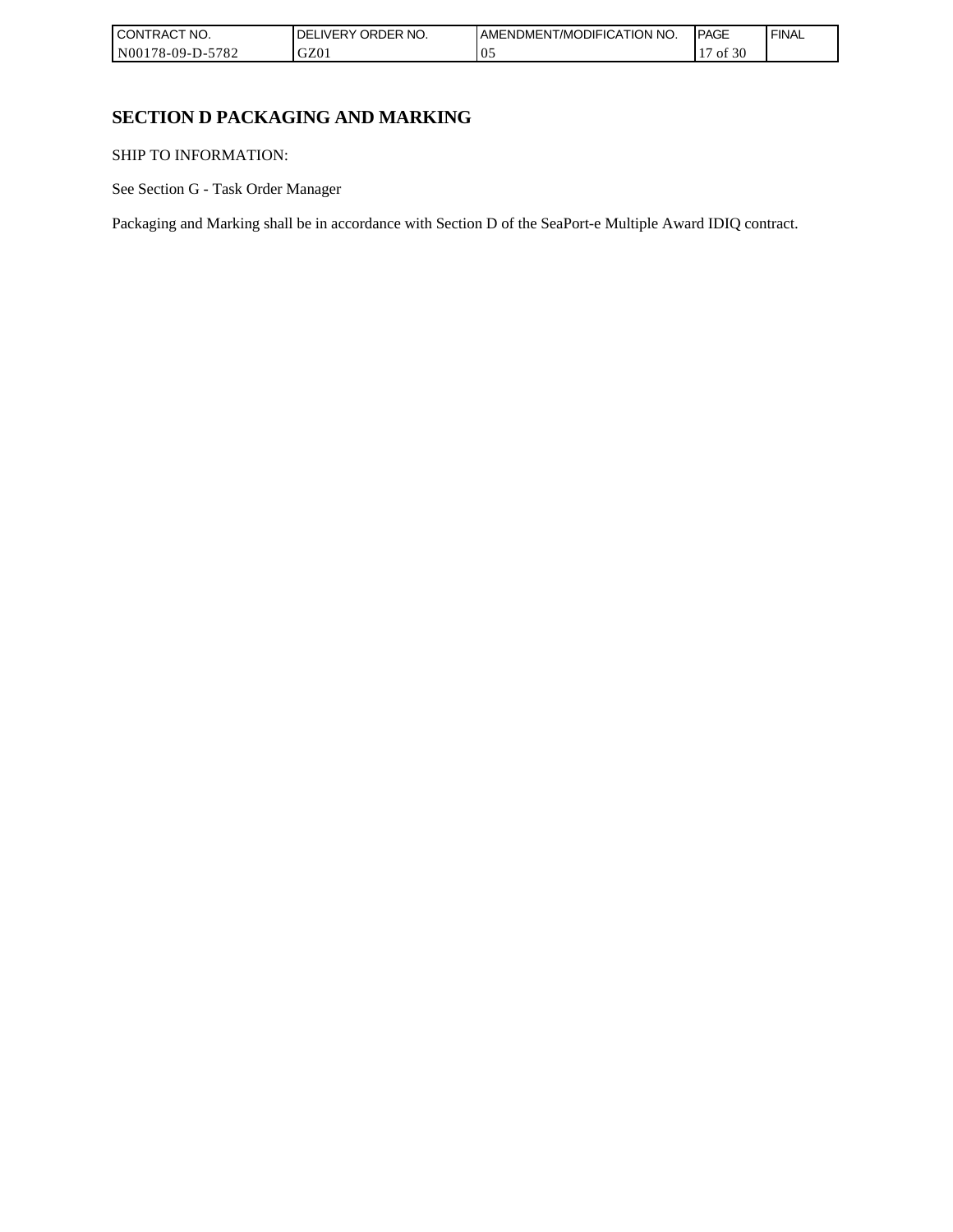| l CON <sup>-</sup><br>'TRACT NO. | <b>ORDER</b><br>NO.<br>IVERY<br>DELI | AMENDMENT/MODIFICATION NO. | <b>IPAGE</b>     | ' FINAL |
|----------------------------------|--------------------------------------|----------------------------|------------------|---------|
| N00178-09-D-5<br>-5782           | GZ01                                 | U.                         | f 30<br>18<br>ΟĪ |         |

# **SECTION E INSPECTION AND ACCEPTANCE**

E-303 INSPECTION AND ACCEPTANCE- - DESTINATION (JAN 2002)

Inspection and acceptance of the services to be furnished hereunder shall be made at destination by the Task Order Manager or his duly authorized representative.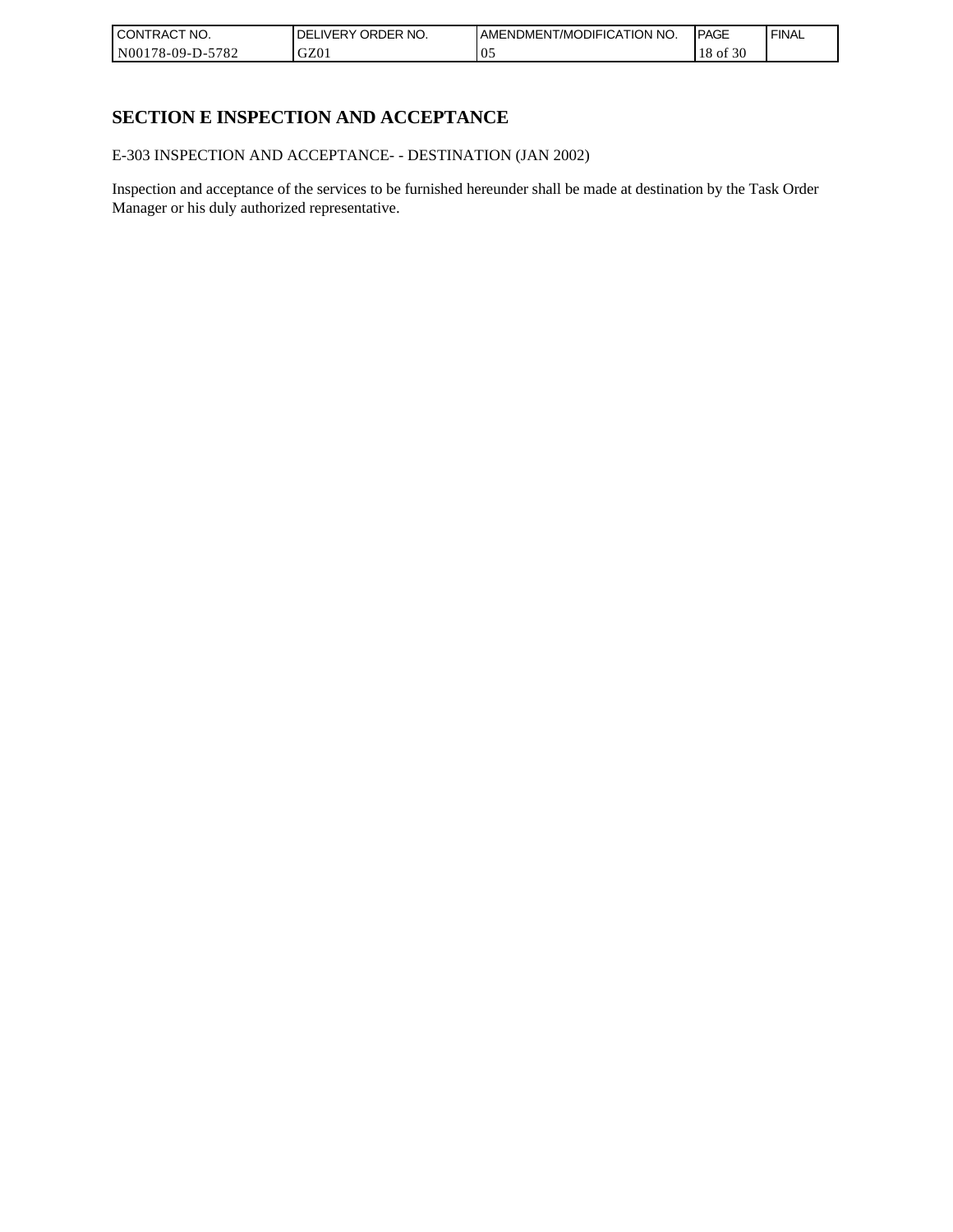| I CONTRACT NO.   | NO.<br><b>IDELIVERY ORDER</b> | <b>IAMENDMENT/MODIFICATION NO.</b> | <b>PAGE</b>  | ' FINAL |
|------------------|-------------------------------|------------------------------------|--------------|---------|
| N00178-09-D-5782 | GZ01                          | 05                                 | f 30<br>` OI |         |

### **SECTION F DELIVERABLES OR PERFORMANCE**

The periods of performance for the following Items are as follows:

| 4001 | $1/11/2012 - 1/10/2013$ |
|------|-------------------------|
| 4002 | $9/11/2012 - 9/10/2013$ |
| 6001 | $1/11/2012 - 1/10/2013$ |
| 6002 | $9/11/2012 - 9/10/2013$ |

#### CLIN - DELIVERIES OR PERFORMANCE

The periods of performance for the following Items are as follows:

| 4001 | $1/11/2012 - 1/10/2013$ |
|------|-------------------------|
| 4002 | $9/11/2012 - 9/10/2013$ |
| 6001 | $1/11/2012 - 1/10/2013$ |
| 6002 | $9/11/2012 - 9/10/2013$ |

The periods of performance for the following Option Items are as follows:

| 4003 | $9/11/2013 - 9/10/2014$ |
|------|-------------------------|
| 4004 | $9/11/2014 - 9/10/2015$ |
| 4005 | $9/11/2015 - 9/12/2016$ |
| 6003 | $9/11/2013 - 9/10/2014$ |
| 6004 | $9/11/2014 - 9/10/2015$ |
| 6005 | $9/11/2015 - 9/10/2016$ |
|      |                         |

Services to be performed hereunder will be provided at (insert specific address and building etc.)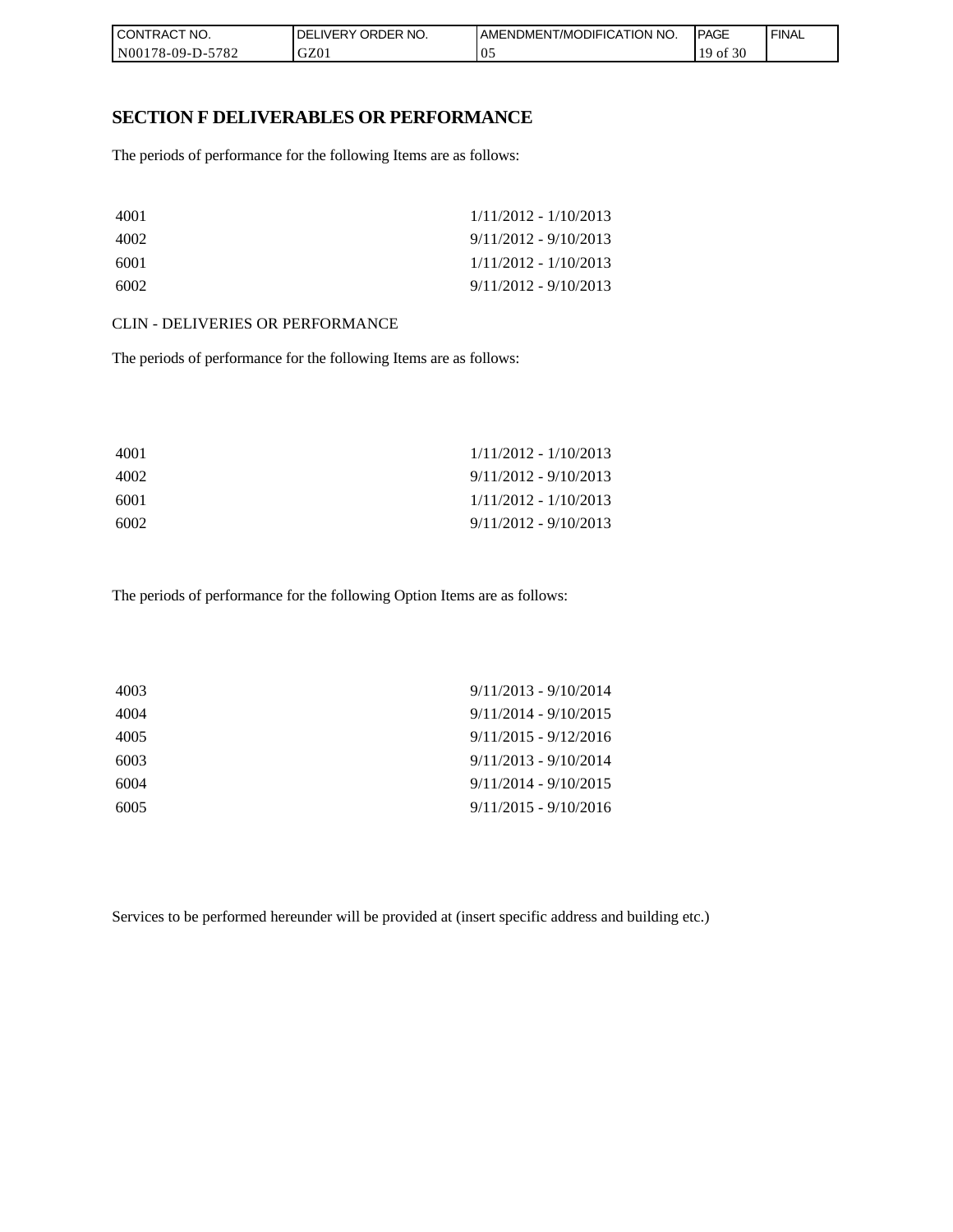| I CONTRACT NO.   | ORDER NO.<br><b>DELIVERY</b> | AMENDMENT/MODIFICATION NO. | <b>IPAGE</b> | <b>FINAL</b> |
|------------------|------------------------------|----------------------------|--------------|--------------|
| N00178-09-D-5782 | GZ01                         | v.                         | 20 of 30     |              |

## **SECTION G CONTRACT ADMINISTRATION DATA**

Task Order Manager Cinnamon Buelk, 58200 P. O. Box 19022 North Charleston, SC 29419-9022 [cinnamon.buelk@navy.mil](mailto:cinnamon.buelk@navy.mil) 843-218-

3810G-314 TYPE OF CONTRACT (DEC 1999)

This is a CPFF task order.

# G-317 INVOICING INSTRUCTIONS FOR SERVICES USING WIDE AREA WORK FLOW (WAWF) (JAN 2007)

(a) Invoices for services rendered under this task order shall be submitted electronically through the Wide Area Work Flow-Receipt and Acceptance (WAWF). The contractor shall submit invoices for payment per contract terms. The Government shall process invoices for payment per contract terms.

(b) The vendor shall have their CAGE Code activated by calling 1-866-618-5988. Once activated, the vendor shall self-register at the WAWF website at [https://wawf.eb.mil.](https://wawf.eb.mil/) Vendor training is available on the internet at [https://wawftraining.eb.mil.](https://wawftraining.eb.mil/) Additional support can be accessed by calling the Navy WAWF Assistance Line at 1-800-559-9293.

(c) Back-up documentation can be included and attached to the invoice in WAWF. Attachments created with any Microsoft Office product, or Adobe (.pdf files), is attachable to the invoice in WAWF.

(d) A separate invoice will be prepared no more frequently than every two weeks. Do not combine the payment claims for services provided under this contract.

(e) The following information is provided for completion of the invoice in WAWF:

| Invoice Type        | <b>Cost Vouchers</b>             |
|---------------------|----------------------------------|
| Issued by           | N65236                           |
| Admin by            | Code S2404A DCMA MANASSAS        |
| <b>DCAA</b> Auditor | Code DCAA Branch Office          |
| Service Approver    | Code S2404A DCMA MANASSAS        |
| Pay by              | Code HQ0338 DFAS COLUMBUS CENTER |

Pursuant to the requirement at DFARS PGI 204.7108, Payment Instructions (d) (12) none of the standard payment instructions identified in paragraphs (d)(1) through (11) of this section are appropriate, the Payment instructions below provide a significantly better reflection of how funds will be expended in support of contract performance.

INVOICING AND PAYMENT INSTRUCTIONS FOR MULTIPLE ACCOUNTING CLASSIFICATION CITATIONS

Consistent with task order clause 5252.232-9206, Segregation of Costs, the contractor shall segregate and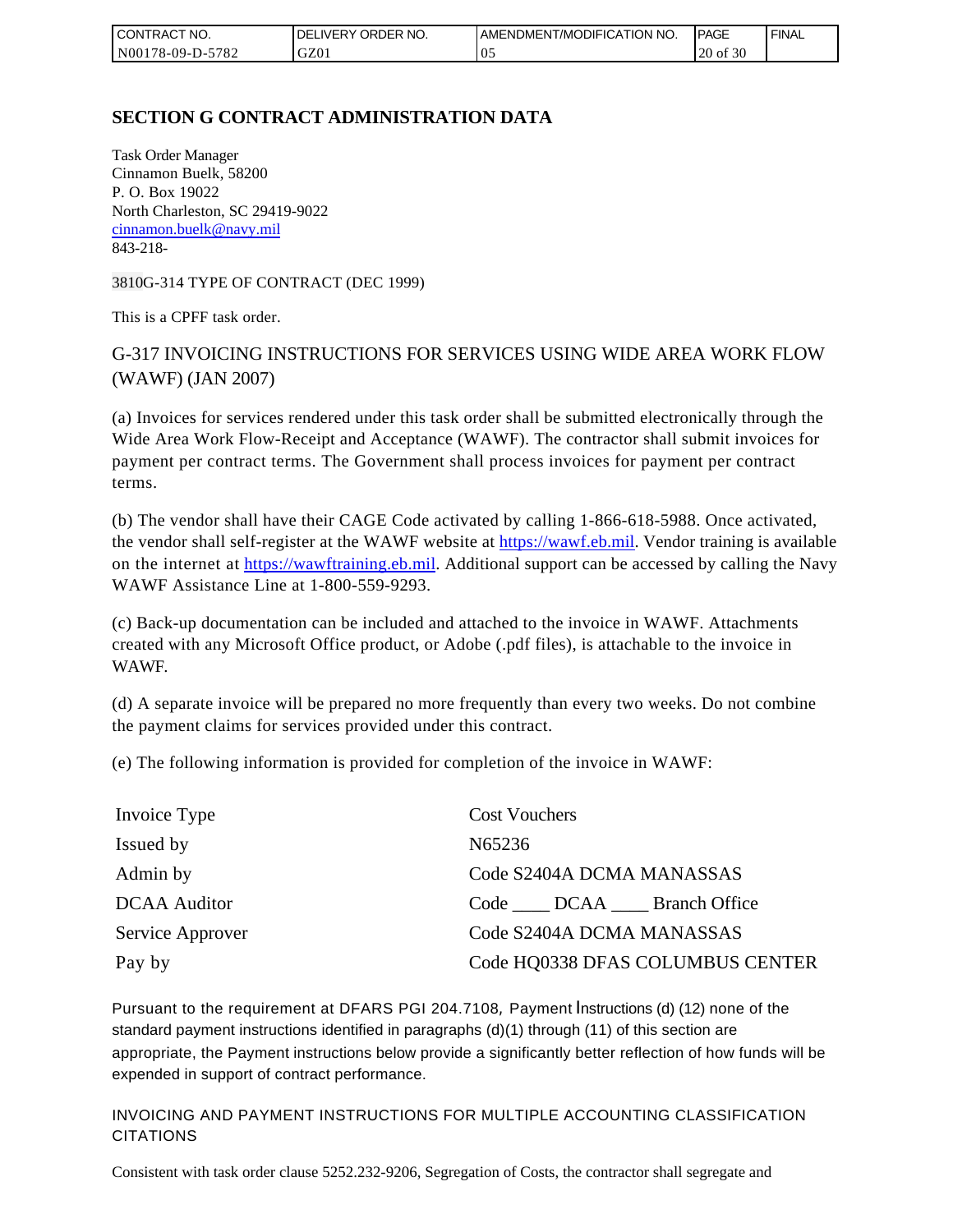| l CON <sup>-</sup><br><b>'TRACT NO.</b> | <b>IDELIVERY ORDER NO.</b> | I AMENDMENT/MODIFICATION NO. | <b>IPAGE</b> | <b>FINAL</b> |
|-----------------------------------------|----------------------------|------------------------------|--------------|--------------|
| N00178-09-D-5782                        | GZ01                       | UJ.                          | of 30        |              |

accumulate costs for the performance of this task order by the appropriate Accounting Classification Reference Number (ACRN). The contractor's invoice shall identify the appropriate Contract and Task Order numbers. For the work performed, invoiced costs shall be associated to the Contract Line Item Number (CLIN), the Contract Subline Item (SLIN), and the specific ACRN. Invoices submitted to the paying office that do not comply with this requirement will be returned to the contractor for resubmission. The contractor shall provide an electronic copy of each invoice to the Task Order Manager at the time of submission to DCAA/DFAS. The paying office will disburse funds in strict compliance with the amounts invoiced by CLIN/SLIN/ACRN.

#### ACTIVITY OMBUDSMAN

The SPAWAR Ombudsman for this Task Order is:

Name: Code: 8.6.2 Address: PO Box 190022, N. Charleston, SC 29419 Phone: (843) 218-5115 Email: Accounting Data SLINID PR Number Amount -------- ---------------------- ---------------------400101 1300239279 25000.00 LLA : AA 970130.1212D 2012 010 1 010400807793-1 884 257.22 DRAM 26316 044226 Standard Number: DRAM 26316/AA NWA: 100000579665 0060 ALL TASKS IN THE PWS BASE Funding 25000.00 Cumulative Funding 25000.00 MOD 01 400102 1300286595 270000.00  $T.T.A$  : AB 9720130 1212 201 2 010 1 010100 80 7700-1 884 257.31 P RM 22085 Standard Number: PRM 22085/AA NWA: 100000579674 0060 ALL TASKS 600101 1300286595 10000.00 LLA : AB 9720130 1212 201 2 010 1 010100 80 7700-1 884 257.31 P RM 22085 Standard Number: PRM 22085/AA NWA: 100000579674 0060 ODCS MOD 01 Funding 280000.00 Cumulative Funding 305000.00 MOD 02 400201 1300298860 1865000.00 LLA : AC 9720130.18P2 252 46896 0 068688 2D JTF42 468962 1H303Q Standard Number: N4689612MPJTF42/AA NWA: 100000742221 0060 TASK MCIS CNDSP 600201 1300298860 20000.00 LLA : AC 9720130.18P2 252 46896 0 068688 2D JTF42 468962 1H303Q Standard Number: N4689612MPJTF42/AA NWA: 100000742221 0060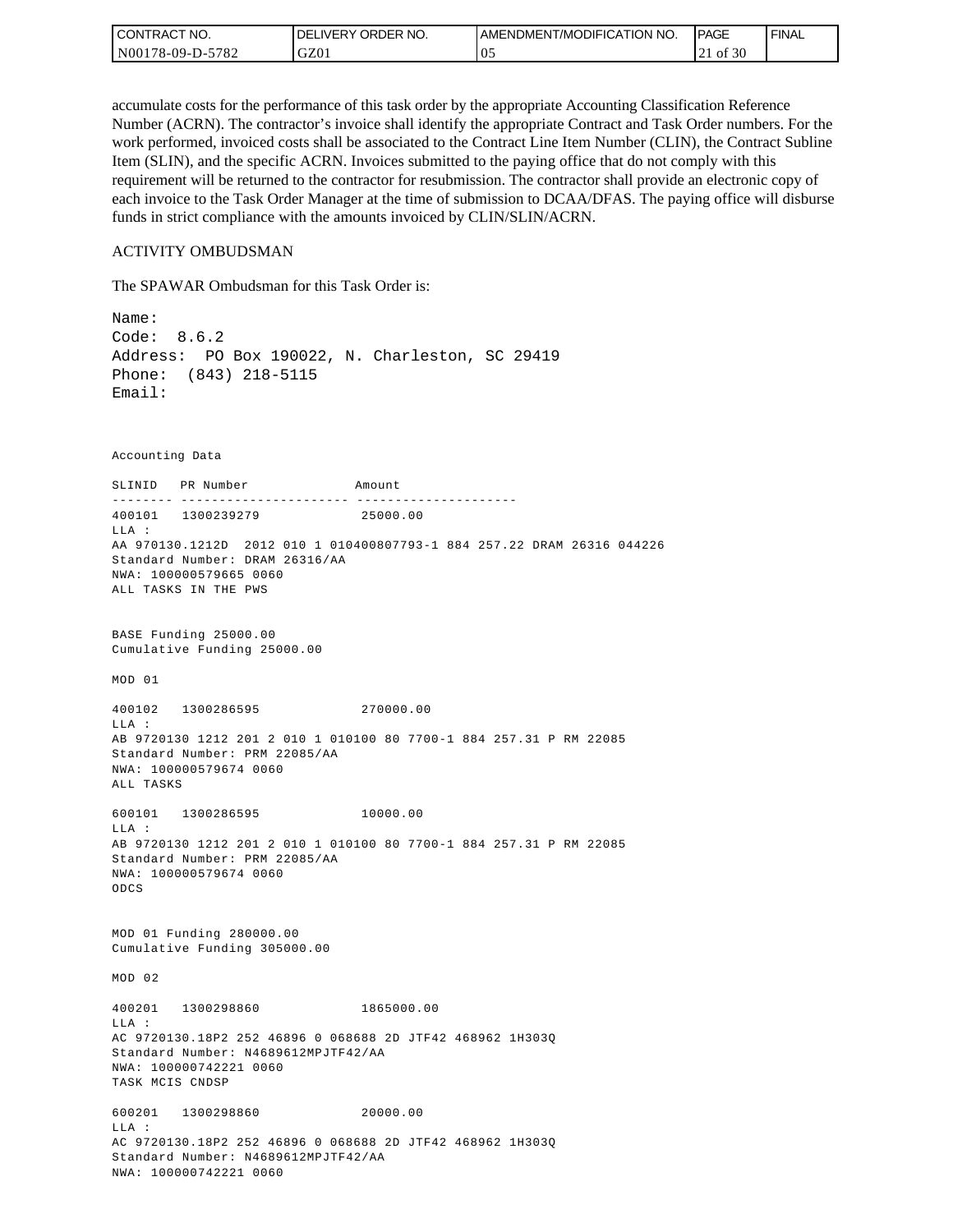| 'CONTRACT NO.              | ORDER<br>NO.<br><b>DELIVERY</b> | AMENDMENT/MODIFICATION NO. | <b>PAGE</b> | <b>FINAL</b> |
|----------------------------|---------------------------------|----------------------------|-------------|--------------|
| $-5782$<br>$N00178-09-D-5$ | GZ01                            | O.                         | of 30<br>∸  |              |

ODCS TASK MCIS CNDSP

MOD 02 Funding 1885000.00 Cumulative Funding 2190000.00

MOD 03

400202 1300319971 272477.34 LLA : AD 970130.1313D 2013 0101010400807793-1884 257.31 PRM 3347 044226 Standard Number: PRM 33474 NWA: 100000773020 0060

MOD 03 Funding 272477.34 Cumulative Funding 2462477.34

MOD 04

400203 1300332147 185367.00

LLA : AE 9730130 1884 201 3 010 1 010400 80 7793-1 884 257.31 P RM 34293 044226 Standard Number: PRM 34293 NWA: 100000809878 0060 TASK MCIS NETTOPS

MOD 04 Funding 185367.00 Cumulative Funding 2647844.34

MOD 05 Funding 0.00 Cumulative Funding 2647844.34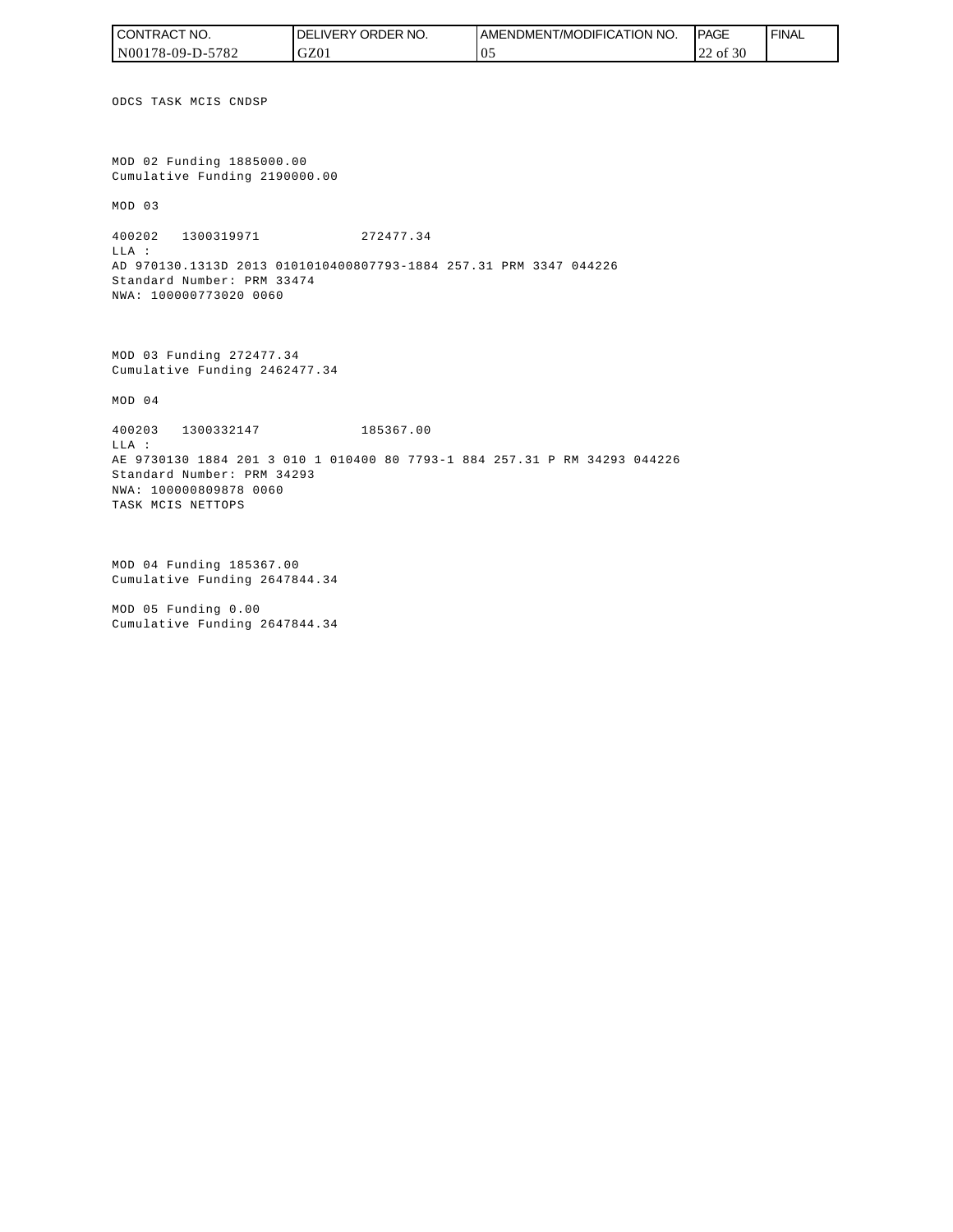| l CON <sup>-</sup><br>'TRACT NO. | <b>ORDER</b><br>NO.<br>IVERY<br>DELI` | AMENDMENT/MODIFICATION NO. | <b>IPAGE</b>                  | <b>FINAL</b> |
|----------------------------------|---------------------------------------|----------------------------|-------------------------------|--------------|
| N00178-09-D-5<br>5782            | GZ01                                  | U.                         | f 30<br>$\bigcap$<br>ΟĪ<br>رے |              |

## **SECTION H SPECIAL CONTRACT REQUIREMENTS**

#### 5252.232-9206 SEGREGATION OF COSTS (DEC 2003)

(a) The Contractor agrees to segregate costs incurred under this task order at the lowest level of performance, either task or subtask, rather than on a total task order basis, and to submit invoices reflecting costs incurred at that level. Invoices shall contain summaries of work charged during the period covered, as well as overall cumulative summaries by labor category for all work invoiced to date (if applicable), by line item, task or subtask.

(b) Where multiple lines of accounting are present, the ACRN preceding the accounting citation will be found in Section B and/or Section G. Payment of Contractor invoices shall be accomplished only by charging the ACRN that corresponds to the work invoiced.

(c) Except when payment requests are submitted electronically as specified in the clause at DFARS 252.232-7003, Electronic Submission of Payment Requests, one copy of each invoice or voucher will be provided, at the time of submission to DCAA, to the Task Order Manager.

#### H-350 REIMBURSEMENT OF TRAVEL COSTS (NOV 2005)

(a) Contractor Request and Government Approval of Travel

Any travel under this contract must be specifically requested in writing, by the contractor prior to incurring any travel costs. If this contract is a definite or indefinite delivery contract, then the written Government authorization will be by task/delivery orders issued by the Ordering Officer or by a modification to an issued task/delivery order. If this contract is not a definite or indefinite delivery contract, then the written Government authorization will be by written notice of approval from the Contracting Officer's Representative (COR). The request shall include as a minimum, the following:

- (1) Contract number
- (2) Date, time, and place of proposed travel
- (3) Purpose of travel and how it relates to the contract
- (4) Contractor's estimated cost of travel
- (5) Name(s) of individual(s) traveling and;
- (6) A breakdown of estimated travel and per diem charges.
- (b) General

(1) The costs for travel, subsistence, and lodging shall be reimbursed to the contractor only to the extent that it is necessary and authorized for performance of the work under this contract. The costs for travel, subsistence, and lodging shall be reimbursed to the contractor in accordance with the Federal Acquisition Regulation (FAR) 31.205-46, which is incorporated by reference into this contract. As specified in FAR 31.205-46(a) (2), reimbursement for the costs incurred for lodging, meals and incidental expenses (as defined in the travel regulations cited subparagraphs  $(b)(1)(i)$  through  $(b)(1)(iii)$  below) shall be considered to be reasonable and allowable only to the extent that they do not exceed on a daily basis the maximum per diem rates in effect at the time of travel as set forth in the following:

(i) Federal Travel Regulation prescribed by the General Services Administration for travel in the contiguous 48 United States;

(ii) Joint Travel Regulation, Volume 2, DoD Civilian Personnel, Appendix A, prescribed by the Department of Defense for travel in Alaska, Hawaii, The Commonwealth of Puerto Rico, and the territories and possessions of the United States; or

(iii) Standardized Regulations, (Government Civilians, Foreign Areas), Section 925, "Maximum Travel Per Diem Allowances in Foreign Areas" prescribed by the Department of State, for travel in areas not covered in the travel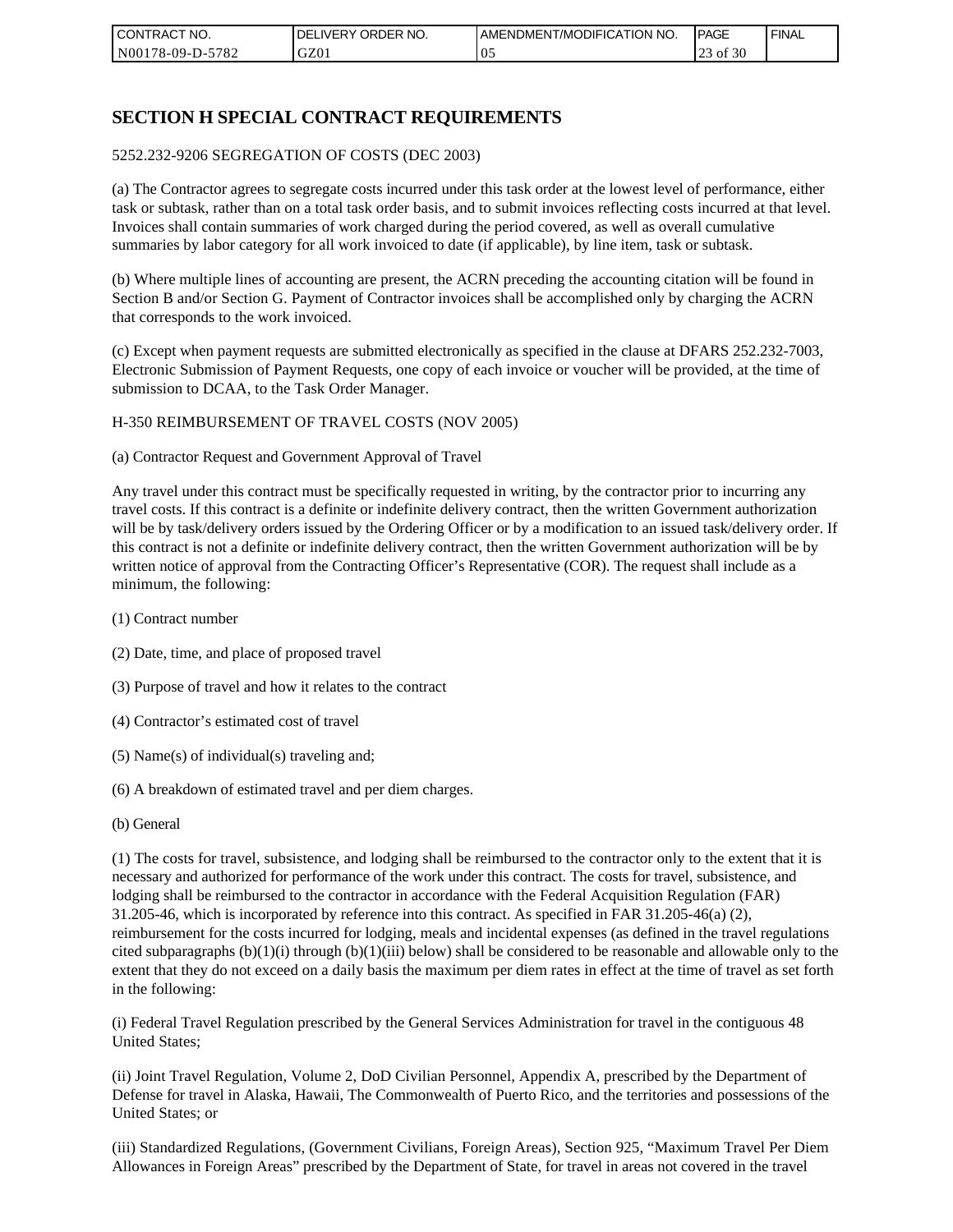| I CONTRACT NO.   | ORDER NO.<br><b>DELIVERY</b> | <b>JAMENDMENT/MODIFICATION NO.</b> | <b>IPAGE</b>            | <b>FINAL</b> |
|------------------|------------------------------|------------------------------------|-------------------------|--------------|
| N00178-09-D-5782 | GZ01                         | v.                                 | $\cdot$ 30<br>24<br>∙of |              |

regulations cited in subparagraphs  $(b)(1)(i)$  and  $(b)(1)(ii)$  above.

(2) Personnel in travel status from and to the contractor's place of business and designated work site or vice versa, shall be considered to be performing work under the contract, and contractor shall bill such travel time at the straight (regular) time rate; however, such billing shall not exceed eight hours per person for any one person while in travel status during one calendar day.

(c) Per Diem

(1) The contractor shall not be paid per diem for contractor personnel who reside in the metropolitan area in which the tasks are being performed. Per diem shall not be paid on services performed at contractor's home facility and at any facility required by the contract, or at any location within a radius of 50 miles from the contractor's home facility and any facility required by this contract.

(2) Costs for subsistence and lodging shall be paid to the contractor only to the extent that overnight stay is necessary and authorized in writing by the Government for performance of the work under this contract per paragraph (a). When authorized, per diem shall be paid by the contractor to its employees at a rate not to exceed the rate specified in the travel regulations cited in FAR 31.205-46(a)(2) and authorized in writing by the Government. The authorized per diem rate shall be the same as the prevailing locality per diem rate.

(3) Reimbursement to the contractor for per diem shall be limited to payments to employees not to exceed the authorized per diem and as authorized in writing by the Government per paragraph (a). Fractional parts of a day shall be payable on a prorated basis for purposes of billing for per diem charges attributed to subsistence on days of travel. The departure day from the Permanent Duty Station (PDS) and return day to the PDS shall be 75% of the applicable per diem rate. The contractor shall retain supporting documentation for per diem paid to employees as evidence of actual payments, as required by the FAR 52.216-7 "Allowable Cost and Payment" clause of the contract.

#### (d) Transportation

(1) The contractor shall be paid on the basis of actual amounts paid to the extent that such transportation is necessary for the performance of work under the contract and is authorized in writing by the Government per paragraph (a).

(2) The contractor agrees, in the performance of necessary travel, to use the lowest cost mode commensurate with the requirements of the mission and in accordance with good traffic management principles. When it is necessary to use air or rail travel, the contractor agrees to use coach, tourist class or similar accommodations to the extent consistent with the successful and economical accomplishment of the mission for which the travel is being performed. Documentation must be provided to substantiate non-availability of coach or tourist if business or first class is proposed to accomplish travel requirements.

(3) When transportation by privately owned conveyance (POC) is authorized, the contractor shall be paid on a mileage basis not to exceed the applicable Government transportation rate specified in the travel regulations cited in FAR 31.205-46(a)(2) and is authorized in writing by the Government per paragraph (a).

(4) When transportation by privately owned (motor) vehicle (POV) is authorized, required travel of contractor personnel, that is not commuting travel, may be paid to the extent that it exceeds the normal commuting mileage of such employee. When an employee's POV is used for travel between an employee's residence or the Permanent Duty Station and one or more alternate work sites within the local area, the employee shall be paid mileage for the distance that exceeds the employee's commuting distance.

(5) When transportation by a rental automobile, other special conveyance or public conveyance is authorized, the contractor shall be paid the rental and/or hiring charge and operating expenses incurred on official business (if not included in the rental or hiring charge). When the operating expenses are included in the rental or hiring charge, there should be a record of those expenses available to submit with the receipt. Examples of such operating expenses include: hiring charge (bus, streetcar or subway fares), gasoline and oil, parking, and tunnel tolls.

#### (6) Definitions:

(i) "Permanent Duty Station" (PDS) is the location of the employee's permanent work assignment (i.e., the building or other place where the employee regularly reports for work.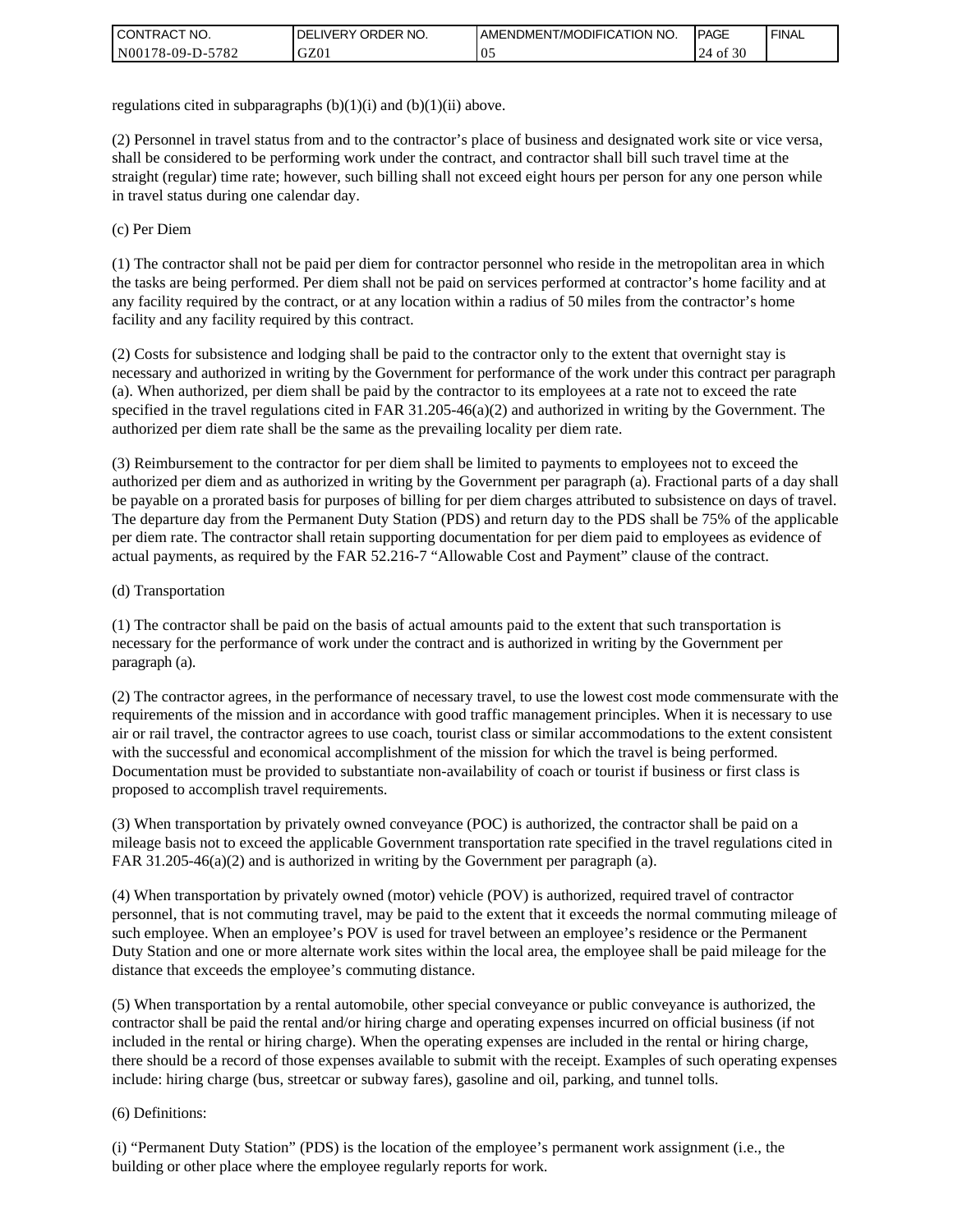| <b>CONTRACT NO.</b> | DELIVERY ORDER NO. | <b>IAMENDMENT/MODIFICATION NO.</b> | <b>PAGE</b> | <b>FINAL</b> |
|---------------------|--------------------|------------------------------------|-------------|--------------|
| N00178-09-D-5782    | GZ01               | v.                                 | of 30<br>رے |              |

(ii) "Privately Owned Conveyance" (POC) is any transportation mode used for the movement of persons from place to place, other than a Government conveyance or common carrier, including a conveyance loaned for a charge to, or rented at personal expense by, an employee for transportation while on travel when such rental conveyance has not been authorized/approved as a Special Conveyance.

(iii) "Privately Owned (Motor) Vehicle (POV)" is any motor vehicle (including an automobile, light truck, van or pickup truck) owned by, or on a long-term lease (12 or more months) to, an employee or that employee's dependent for the primary purpose of providing personal transportation, that:

(a) is self-propelled and licensed to travel on the public highways;

(b) is designed to carry passengers or goods; and

(c) has four or more wheels or is a motorcycle or moped.

(iv) "Special Conveyance" is commercially rented or hired vehicles other than a POC and other than those owned or under contract to an agency.

(v) "Public Conveyance" is local public transportation (e.g., bus, streetcar, subway, etc) or taxicab.

(iv) "Residence" is the fixed or permanent domicile of a person that can be reasonably justified as a bona fide residence.

EXAMPLE 1: Employee's one way commuting distance to regular place of work is 7 miles. Employee drives from residence to an alternate work site, a distance of 18 miles. Upon completion of work, employee returns to residence, a distance of 18 miles.

In this case, the employee is entitled to be reimbursed for the distance that exceeds the normal round trip commuting distance (14 miles). The employee is reimbursed for 22 miles (18 + 18 - 14 = 22).

EXAMPLE 2: Employee's one way commuting distance to regular place of work is 15 miles. Employee drives from residence to an alternate work site, a distance of 5 miles. Upon completion of work, employee returns to residence, a distance of 5 miles.

In this case, the employee is not entitled to be reimbursed for the travel performed (10 miles), since the distance traveled is less than the commuting distance (30 miles) to the regular place of work.

EXAMPLE 3: Employee's one way commuting distance to regular place of work is 15 miles. Employee drives to regular place of work. Employee is required to travel to an alternate work site, a distance of 30 miles. Upon completion of work, employee returns to residence, a distance of 15 miles.

In this case, the employee is entitled to be reimbursed for the distance that exceeds the normal round trip commuting distance (30 miles). The employee is reimbursed for 30 miles  $(15 + 30 + 15 - 30 = 30)$ .

EXAMPLE 4: Employee's one way commuting distance to regular place of work is 12 miles. In the morning the employee drives to an alternate work site (45 miles). In the afternoon the employee returns to the regular place of work (67 miles). After completion of work, employee returns to residence, a distance of 12 miles.

In this case, the employee is entitled to be reimbursed for the distance that exceeds the normal round trip commuting distance (24 miles). The employee is reimbursed for 100 miles  $(45 + 67 + 12 - 24 = 100)$ .

EXAMPLE 5: Employee's one way commuting distance to regular place of work is 35 miles. Employee drives to the regular place of work (35 miles). Later, the employee drives to alternate work site #1 (50 miles) and then to alternate work site #2 (25 miles). Employee then drives to residence (10 miles).

In this case, the employee is entitled to be reimbursed for the distance that exceeds the normal commuting distance (70 miles). The employee is reimbursed for 50 miles  $(35 + 50 + 25 + 10 - 70 = 50)$ .

EXAMPLE 6: Employee's one way commuting distance to regular place of work is 20 miles. Employee drives to the regular place of work (20 miles). Later, the employee drives to alternate work site #1 (10 miles) and then to alternate work site #2 (5 miles). Employee then drives to residence (2 miles).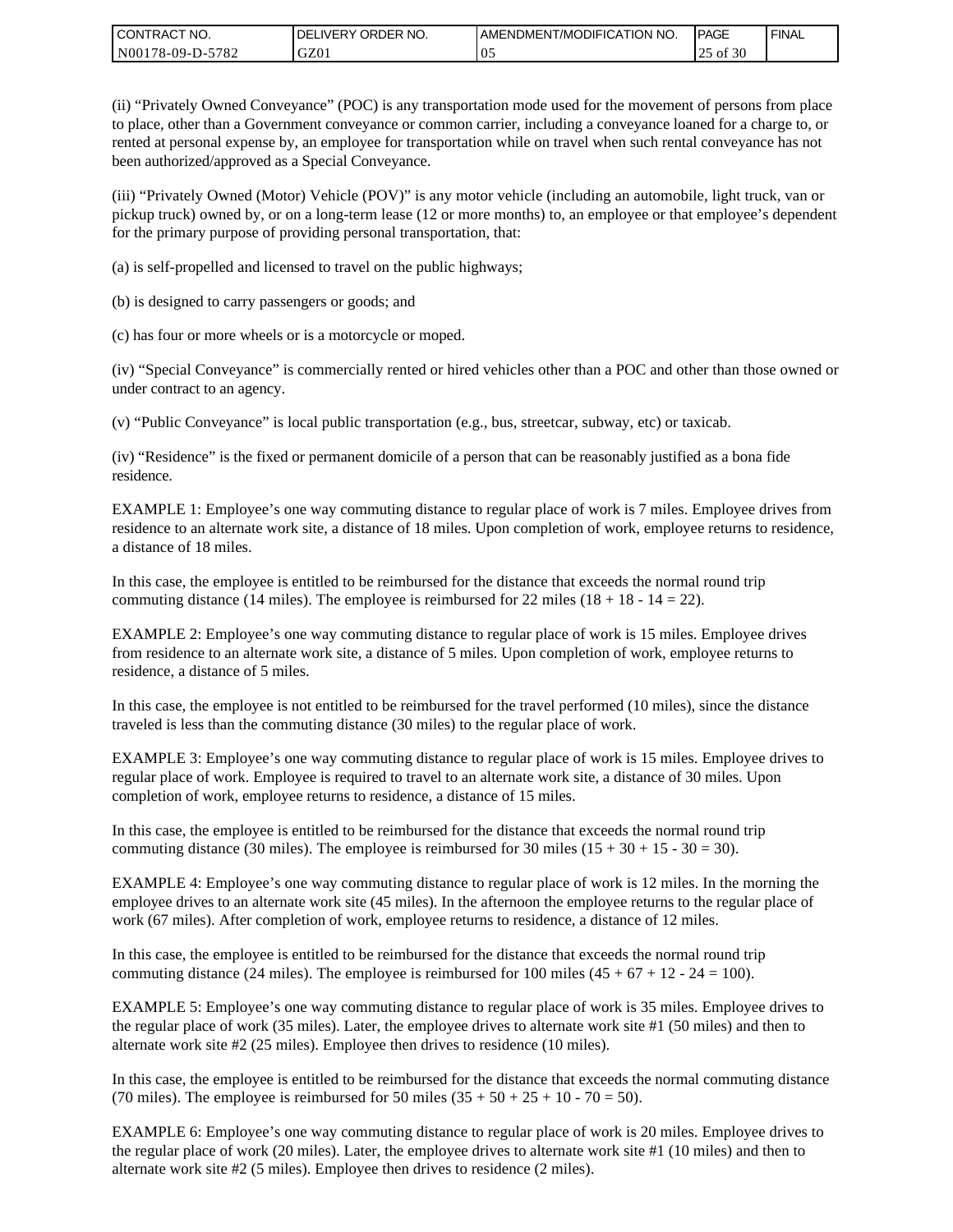| <b>CONTRACT NO.</b> | <b>IDELIVERY ORDER NO.</b> | I AMENDMENT/MODIFICATION NO. | <b>PAGE</b>   | <b>FINAL</b> |
|---------------------|----------------------------|------------------------------|---------------|--------------|
| N00178-09-D-5782    | GZ0 <sub>1</sub>           | v.                           | of $30$<br>26 |              |

In this case, the employee is not entitled to be reimbursed for the travel performed (37 miles), since the distance traveled is less than the commuting distance (40 miles) to the regular place of work.

#### H-355 CONTRACTOR IDENTIFICATION (DEC 1999)

(a) Contractor employees must be clearly identifiable while on Government property by wearing appropriate badges.

(b) Contractor employees are required to clearly identify themselves and the company they work for whenever making contact with Government personnel by telephone or other electronic means.

H-359 LIMITED RELEASE OF CONTRACTOR CONFIDENTIAL BUSINESS INFORMATION (CBI) (NOV 2003)

#### (a) Definition.

"Confidential business information," as used in this clause, is defined as all forms and types of financial, business, scientific, technical, economic, or engineering information, including patterns, plans, compilations, program devices, formulas, designs, prototypes, methods, techniques, processes, procedures, programs, or codes, whether tangible or intangible, and whether or how stored, compiled, or memorialized physically, electronically, graphically, photographically, or in writing if -- (1) the owner thereof has taken reasonable measures to keep such information secret, and (2) the information derives independent economic value, actual or potential from not being generally known to, and not being readily ascertainable through proper means by, the public. Confidential business information may include technical data as that term is defined in DFARS §§ 252.227-7013(a)(14),  $252.227-7015(a)(4)$ , and  $252.227-7018(a)(19)$ . It may also include computer software as that term is defined in DFARS §§ 252.227-7014(a)(4) and 252.227-7018(a)(4). **CONTRACT NO.** (**Protection to confidential business information** the confidential business information that we all the two confidential business information that we all the specifical business information that we all the

(b) The Space and Naval Warfare Systems Command (SPAWAR) may release to individuals employed by SPAWAR support contractors and their subcontractors confidential business information submitted by the contractor or its subcontractors pursuant to the provisions of this contract. Business information that would ordinarily be entitled to confidential treatment may be included in the information released to these individuals. Accordingly, by submission of a proposal or execution of this contract, the offeror or contractor and its subcontractors consent to a limited release of its confidential business information.

(c) Circumstances where SPAWAR may release the contractor's or subcontractors' confidential business information include the following:

(1) To other SPAWAR contractors and subcontractors, and their employees tasked with assisting SPAWAR in handling and processing information and documents in the administration of SPAWAR contracts, such as file room management and contract closeout.

(2) To SPAWAR contractors and subcontractors, and their employees tasked with assisting SPAWAR in accounting support services, including access to cost-reimbursement vouchers.

(3) To SPAWAR contractors and subcontractors, and their employees tasked with assisting SPAWAR in crafting performance work statements, assisting with the evaluation of task order cost/technical proposals and assembling performance metrics information.

(d) SPAWAR recognizes its obligation to protect the contractor and its subcontractors from competitive harm that could result from the release of such information. SPAWAR will permit the limited release of confidential business information under paragraphs  $(c)(1)$ ,  $(c)(2)$  and  $(c)(3)$  only under the following conditions:

(1) SPAWAR determines that access is required by other SPAWAR contractors and their subcontractors to perform the tasks described in paragraphs  $(c)(1)$ ,  $(c)(2)$  and  $(c)(3)$ ,

(2) Access to confidential business information is restricted to individuals with a bona fide need to possess,

(3) Contractors, their subcontractors, and their employees who are granted access to confidential business information have signed an appropriate non-disclosure agreement requiring them to provide the same level of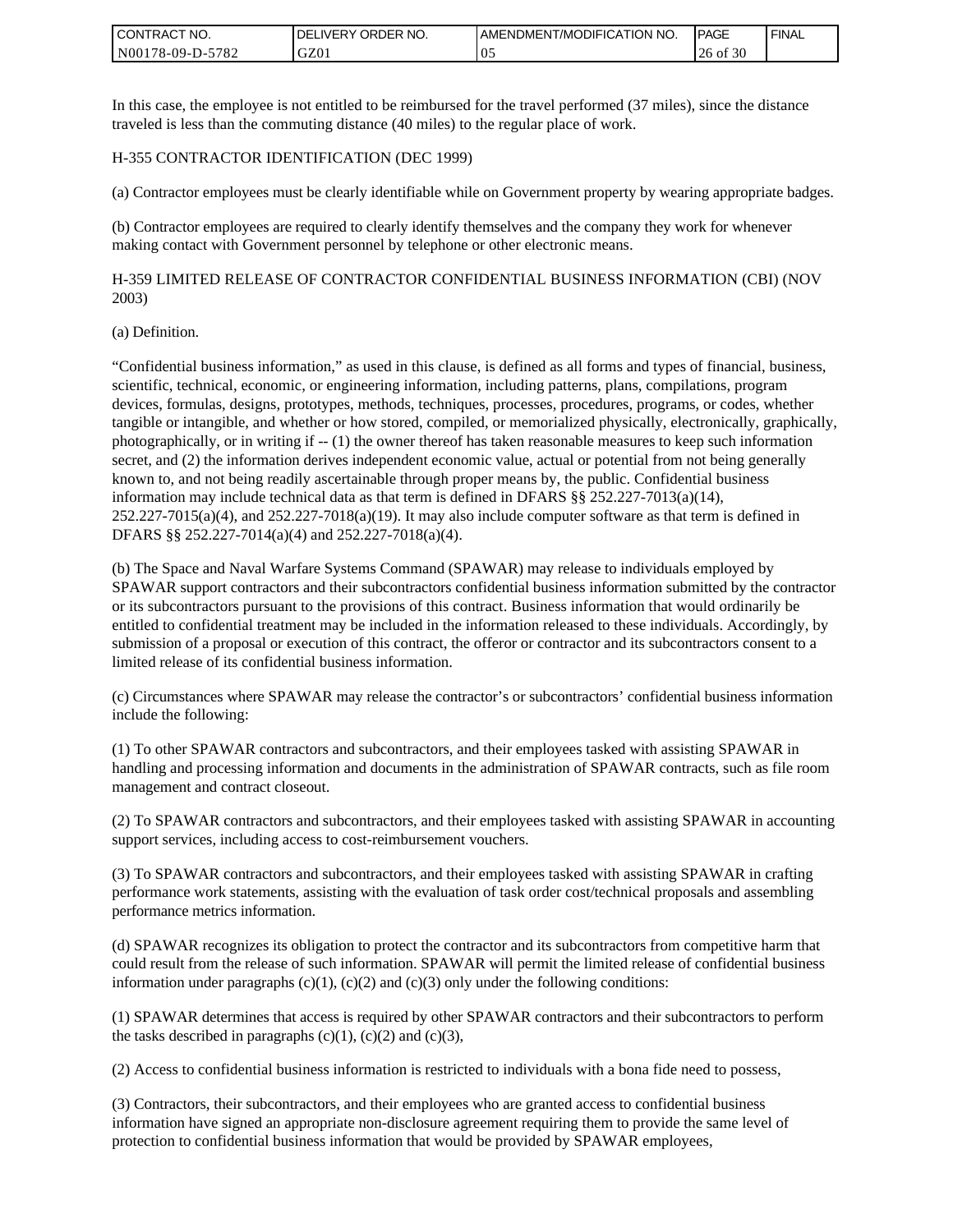| <b>CONTRACT NO.</b> | ' ORDER NO.<br><b>DELIVERY</b> | <b>I AMENDMENT/MODIFICATION NO.</b> | <b>PAGE</b> | <b>FINAL</b> |
|---------------------|--------------------------------|-------------------------------------|-------------|--------------|
| N00178-09-D-5782    | GZ01                           | $\upsilon$ .                        | of 30       |              |

(4) Contractors and their subcontractors having access to confidential business information have agreed under their contract or a separate corporate non-disclosure agreement to provide the same level of protection to confidential business information that would be provided by SPAWAR employees, and

(5) SPAWAR contractors and their subcontractors performing the tasks described in paragraphs  $(c)(1)$ ,  $(c)(2)$  or  $(c)(3)$ have agreed under their contract or a separate non-disclosure agreement to not use confidential business information for any purpose other than performing the tasks described in paragraphs  $(c)(1)$ ,  $(c)(2)$  and  $(c)(3)$ .

(e) SPAWAR's responsibilities under the Freedom of Information Act are not affected by this clause.

(f) If SPAWAR satisfies the conditions listed in paragraph (d), the contractor and its subcontractors agree to indemnify and hold harmless the Government, its agents, and employees from every claim or liability, including attorneys fees, court costs, and expenses, arising out of, or in any way related to, the misuse or unauthorized modification, reproduction, release, display, or disclosure of confidential business information provided by the contractor to the Government.

(g) The contractor agrees to include, and require inclusion of, this clause in all subcontracts at any tier that requires the furnishing of confidential business information.

#### ORGANIZATIONAL CONFLICT OF INTEREST (NAVSEA) (JUL 2000) (RESTATED FROM BASIC CONTRACT)

(a) "Organizational Conflict of Interest" means that because of other activities or relationships with other persons, a person is unable or potentially unable to render impartial assistance or advice to the Government, or the person's objectivity in performing the contract work is or might be otherwise impaired, or a person has an unfair competitive advantage. "Person" as used herein includes Corporations, Partnerships, Joint Ventures, and other business enterprises.

(b) The Contractor warrants that to the best of its knowledge and belief, and except as otherwise set forth in the contract, the Contractor does not have any organizational conflict of interest(s) as defined in paragraph (a).

(c) It is recognized that the effort to be performed by the Contractor under this contract may create a potential organizational conflict of interest on the instant contract or on a future acquisition. In order to avoid this potential conflict of interest, and at the same time to avoid prejudicing the best interest of the Government, the right of the Contractor to participate in future procurement of equipment and/or services that are the subject of any work under this contract shall be limited as described below in accordance with the requirements of FAR 9.5.

(d) (1) The Contractor agrees that it shall not release, disclose, or use in any way that would permit or result in disclosure to any party outside the Government any information provided to the Contractor by the Government during or as a result of performance of this contract. Such information includes, but is not limited to, information submitted to the Government on a confidential basis by other persons. Further, the prohibition against release of Government provided information extends to cover such information whether or not in its original form, e.g., where the information has been included in Contractor generated work or where it is discernible from materials incorporating or based upon such information. This prohibition shall not expire after a given period of time.

(2) The Contractor agrees that it shall not release, disclose, or use in any way that would permit or result in disclosure to any party outside the Government any information generated or derived during or as a result of performance of this contract. This prohibition shall expire after a period of three years after completion of performance of this contract.

(3) The prohibitions contained in subparagraphs  $(d)(1)$  and  $(d)(2)$  shall apply with equal force to any affiliate of the Contractor, any subcontractor, consultant, or employee of the Contractor, any joint venture involving the Contractor, any entity into or with which it may merge or affiliate, or any successor or assign of the Contractor. The terms of paragraph (f) of this Special Contract Requirement relating to notification shall apply to any release of information in contravention of this paragraph (d).

(e) The Contractor further agrees that, during the performance of this contract and for a period of three years after completion of performance of this contract, the Contractor, any affiliate of the Contractor, any subcontractor, consultant, or employee of the Contractor, any joint venture involving the Contractor, any entity into or with which it may subsequently merge or affiliate, or any other successor or assign of the Contractor, shall not furnish to the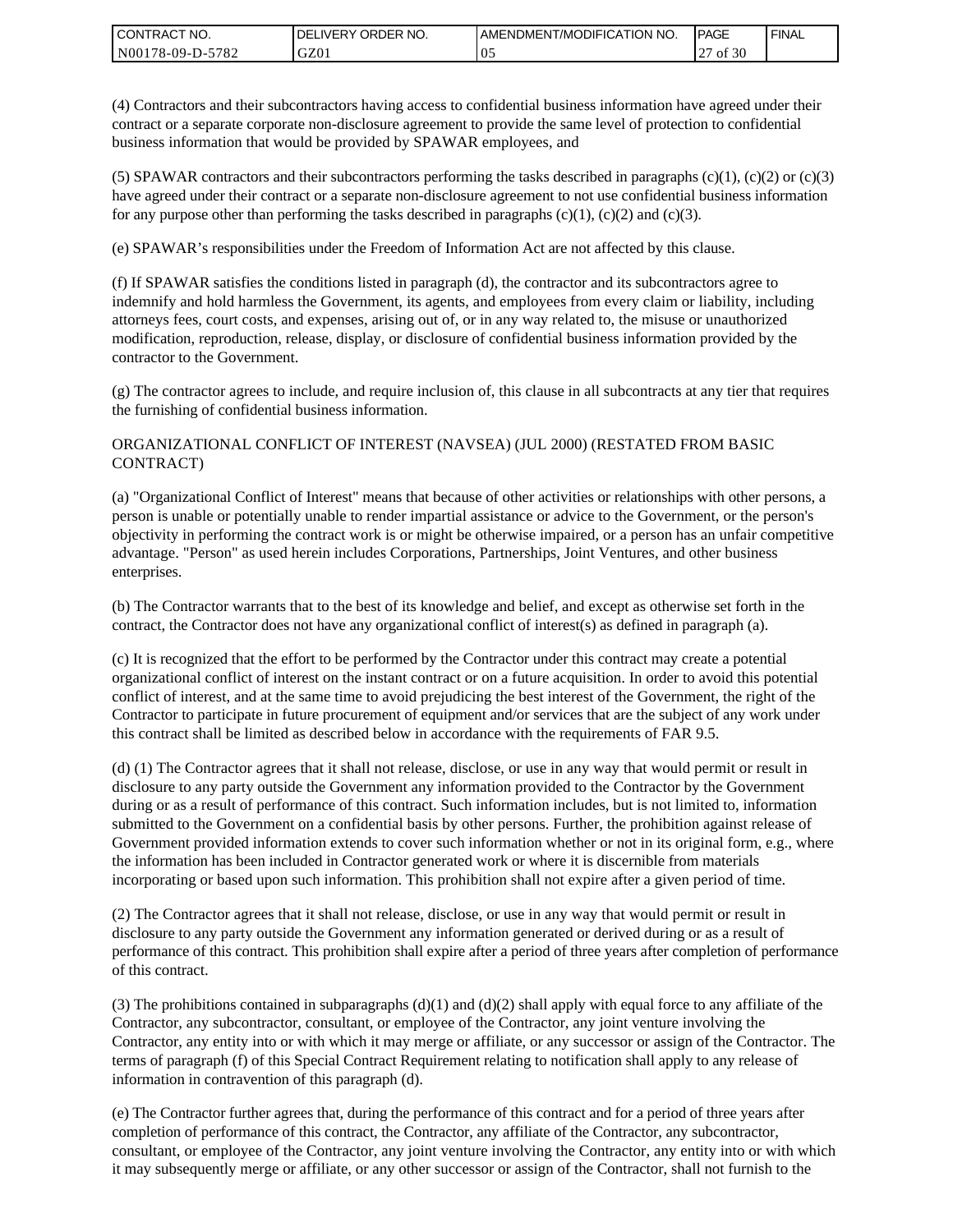| I CONTRACT NO.   | ' ORDER NO.<br>DEL<br>_IVERY | I AMENDMENT/MODIFICATION NO. | <b>IPAGE</b>        | <b>FINAL</b> |
|------------------|------------------------------|------------------------------|---------------------|--------------|
| N00178-09-D-5782 | GZ01                         | vJ                           | c no<br>28<br>of 30 |              |

United States Government, either as a prime contractor or as a subcontractor, or as a consultant to a prime contractor or subcontractor, any system, component or services which is the subject of the work to be performed under this contract. This exclusion does not apply to any recompetition for those systems, components or services furnished pursuant to this contract. As provided in FAR 9.505-2, if the Government procures the system, component, or services on the basis of work statements growing out of the effort performed under this contract, from a source other than the contractor, subcontractor, affiliate, or assign of either, during the course of performance of this contract or before the three year period following completion of this contract has lapsed, the Contractor may, with the authorization of the SeaPort/Task Order Contracting Officer, participate in a subsequent procurement for the same system, component, or service. In other words, the Contractor may be authorized to compete for procurement(s) for systems, components or services subsequent to an intervening procurement.

(f) The Contractor agrees that, if after award, it discovers an actual or potential organizational conflict of interest, it shall make immediate and full disclosure in writing to the SeaPort/Task Order Contracting Officer. The notification shall include a description of the actual or potential organizational conflict of interest, a description of the action which the Contractor has taken or proposes to take to avoid, mitigate, or neutralize the conflict, and any other relevant information that would assist the SeaPort/Task Order Contracting Officer in making a determination on this matter. Notwithstanding this notification, the Government may terminate the contract/Task Orders for the convenience of the Government if determined to be in the best interest of the Government.

(g) Notwithstanding paragraph (f) above, if the Contractor was aware, or should have been aware, of an organizational conflict of interest prior to the award of this contract or becomes, or should become, aware of an organizational conflict of interest after award of this contract and does not make an immediate and full disclosure in writing to the SeaPort/Task Order Contracting Officer, the Government may terminate this contract/task orders for default.

(h) If the Contractor takes any action prohibited by this requirement or fails to take action required by this requirement, the Government may terminate this contract for default.

(i) The SeaPort/Task Order's Contracting Officer's decision as to the existence or nonexistence of an actual or potential organizational conflict of interest shall be final.

(j) Nothing in this requirement is intended to prohibit or preclude the Contractor from marketing or selling to the United States Government its product lines in existence on the effective date of this contract; nor, shall this requirement preclude the Contractor from participating in any research and development or delivering any design development model or prototype of any such equipment. Additionally, sale of catalog or standard commercial items are exempt from this requirement.

(k) The Contractor shall promptly notify the Contracting Officer, in writing, if it has been tasked to evaluate or advise the Government concerning its own products or activities or those of a competitor in order to ensure proper safeguards exist to guarantee objectivity and to protect the Government's interest.

(l) The Contractor shall include this requirement in subcontracts of any tier which involve access to information or situations/conditions covered by the preceding paragraphs, substituting "subcontractor" for "contractor" where appropriate.

(m) The rights and remedies described herein shall not be exclusive and are in addition to other rights and remedies provided by law or elsewhere included in the basic contract or this task order.

(n) Compliance with this requirement is a material requirement of the basic contract and this task order.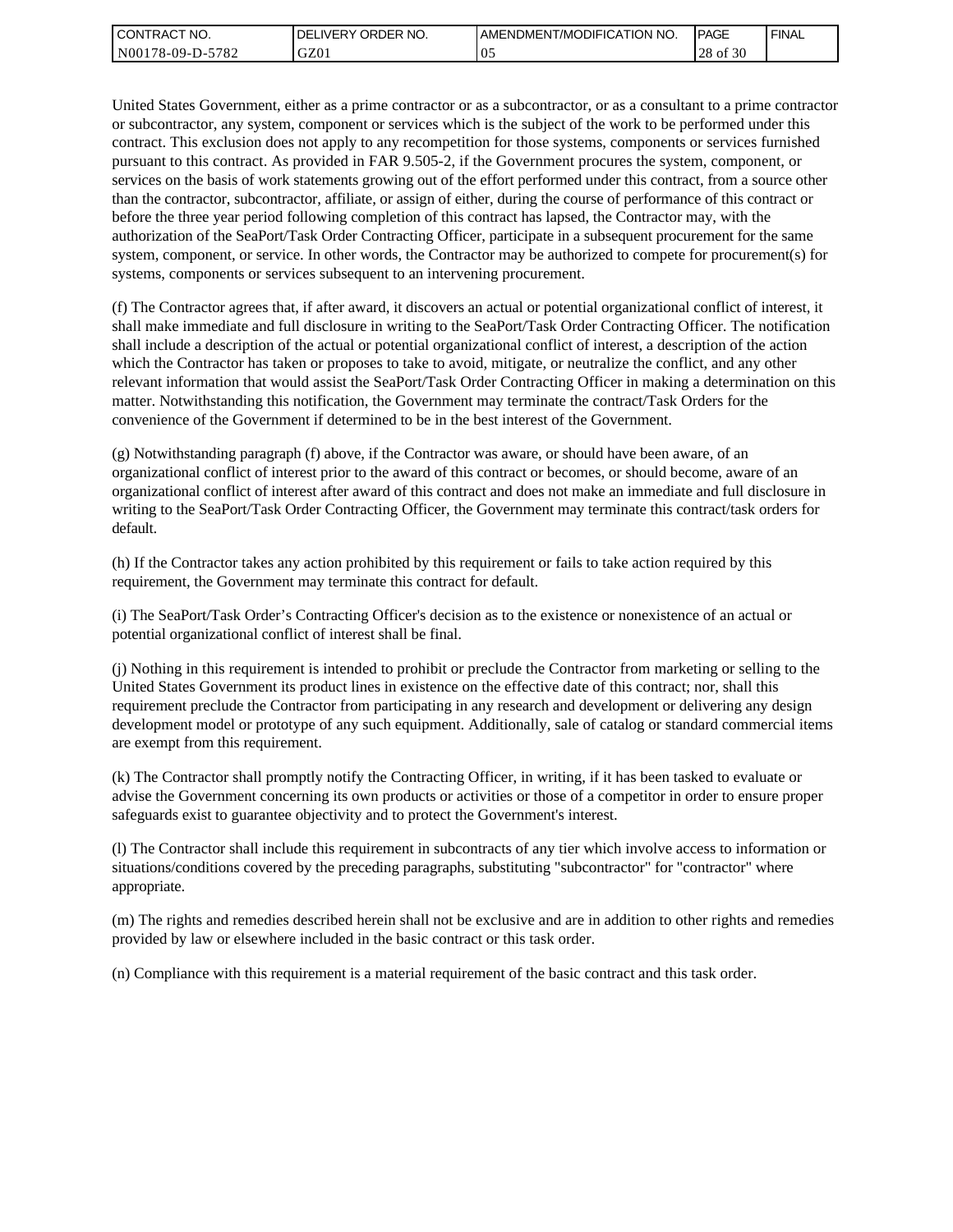| CONTRACT NO.     | ORDER <sup>'</sup><br>NO.<br>DELI<br>.IVERY | AMENDMENT/MODIFICATION NO. | <b>IPAGE</b>            | <b>FINAL</b> |
|------------------|---------------------------------------------|----------------------------|-------------------------|--------------|
| N00178-09-D-5782 | GZ01                                        | v.                         | f 30<br>ാവ<br>`01<br>رے |              |

## **SECTION I CONTRACT CLAUSES**

#### 52.217-9 OPTION TO EXTEND THE TERM OF THE CONTRACT (MAR 2000)

(a) The Government may extend the term of this task order by written notice to the Contractor on or before the expiration of the task order; provided, that the Government gives the Contractor a preliminary written notice of its intent to extend at least 60 days before the task order expires. The preliminary notice does not commit the Government to an extension.

(b) If the Government exercises this option, the extended task order shall be considered to include this option clause.

(c) The total duration of this task order, including the exercise of any options under this clause, shall not exceed five years.

#### 52.219-14 LIMITATIONS OF SUBCONTRACTING (DEC 1996)

Authorized subcontractors:

Nortel Government Solutions, Inc

Mandex, Inc.

Planned Systems International, Inc.

Dependable global Solutions, Inc

Cyber Squared, Inc.